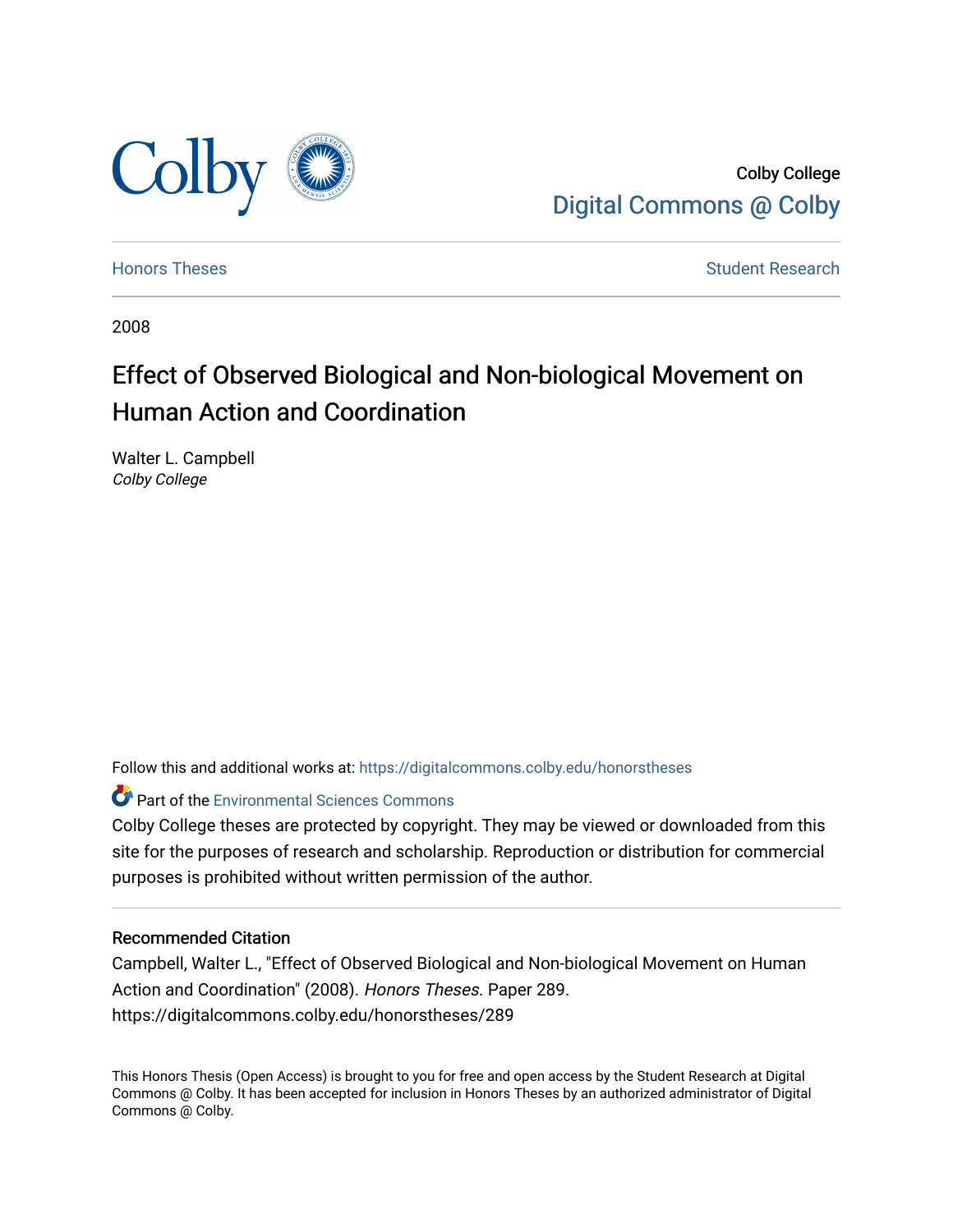## Effect of observed biological and non-biological movement on human action and coordination

Walter L. Campbell

Colby College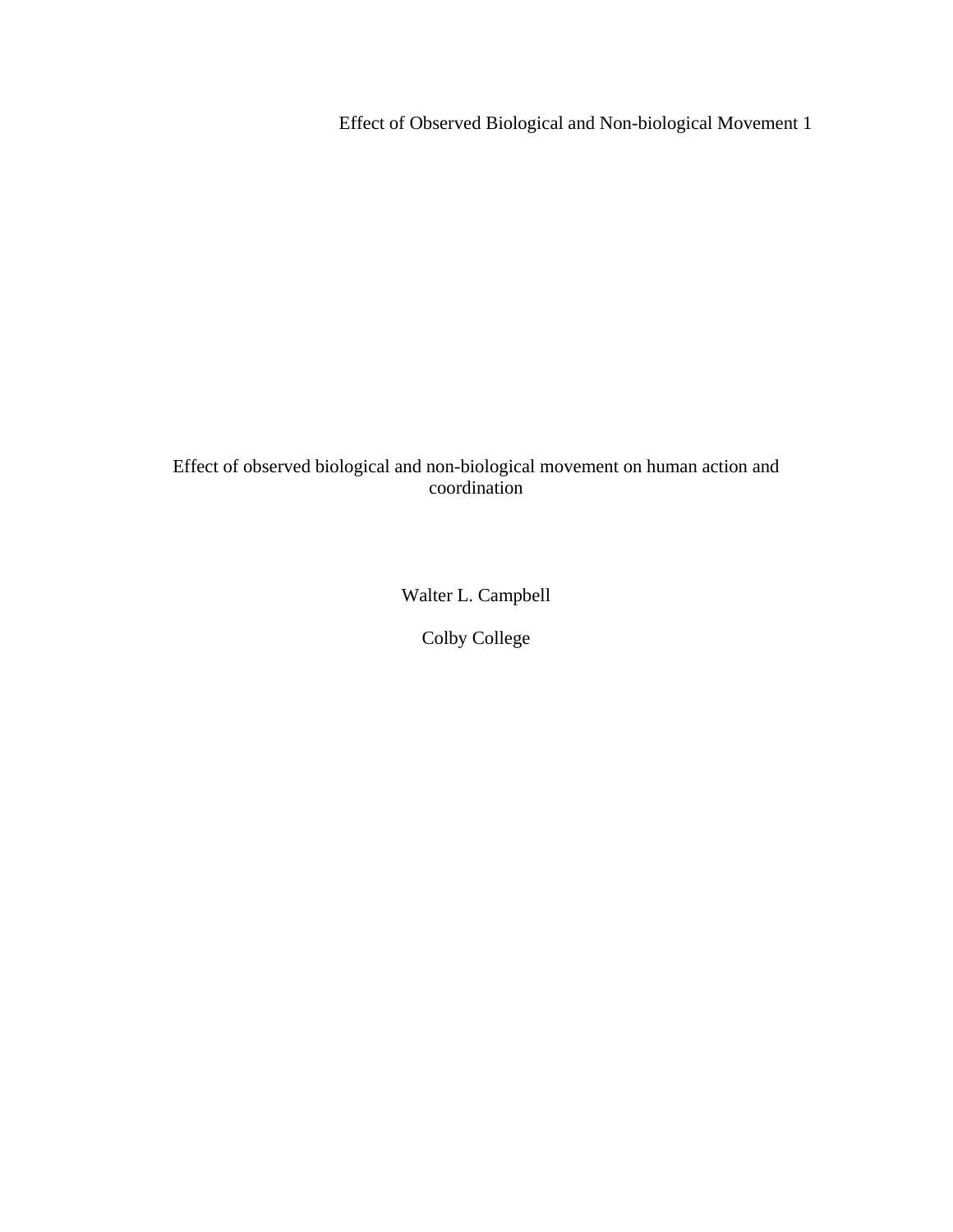## Abstract

Dynamical systems researchers have understood the stable patterning of interpersonal and non-biological environmental rhythmic limb coordination to be constrained by the selforganized entrainment processes' coupled oscillators. Recently, it has been demonstrated that an individual's rhythmic limb movements exhibit greater variability when viewing spatially incongruent biological limb movements, but not when viewing spatially incongruent non-biological movements. Some researchers have concluded that a 'mirrorneuron system' might mediate the intrinsic bidirectional link between perception and action underlying interpersonal, but not environmental, coordination (e.g., Kilner et al., 2003; Tognoli et al., 2007). The current study aimed to: 1) contest this recent finding; and 2) demonstrate that the self-organized entrainment processes of coupled oscillators can explain the differing influences of biological and non-biological movements. In the first experiment, participants intentionally coordinated arm movements with spatially congruent and incongruent arm movements of a confederate, a robotic image with computer generated movement, and a robotic image producing pre-recorded human movement. Results revealed more stable coordination for congruent and biological movement than incongruent and robotic movement, respectively. The second experiment investigated the influence of biological and non-biological movement on unintentional coordination. Consistent with dynamical systems theory, coordination was found in both biological and non-biological conditions.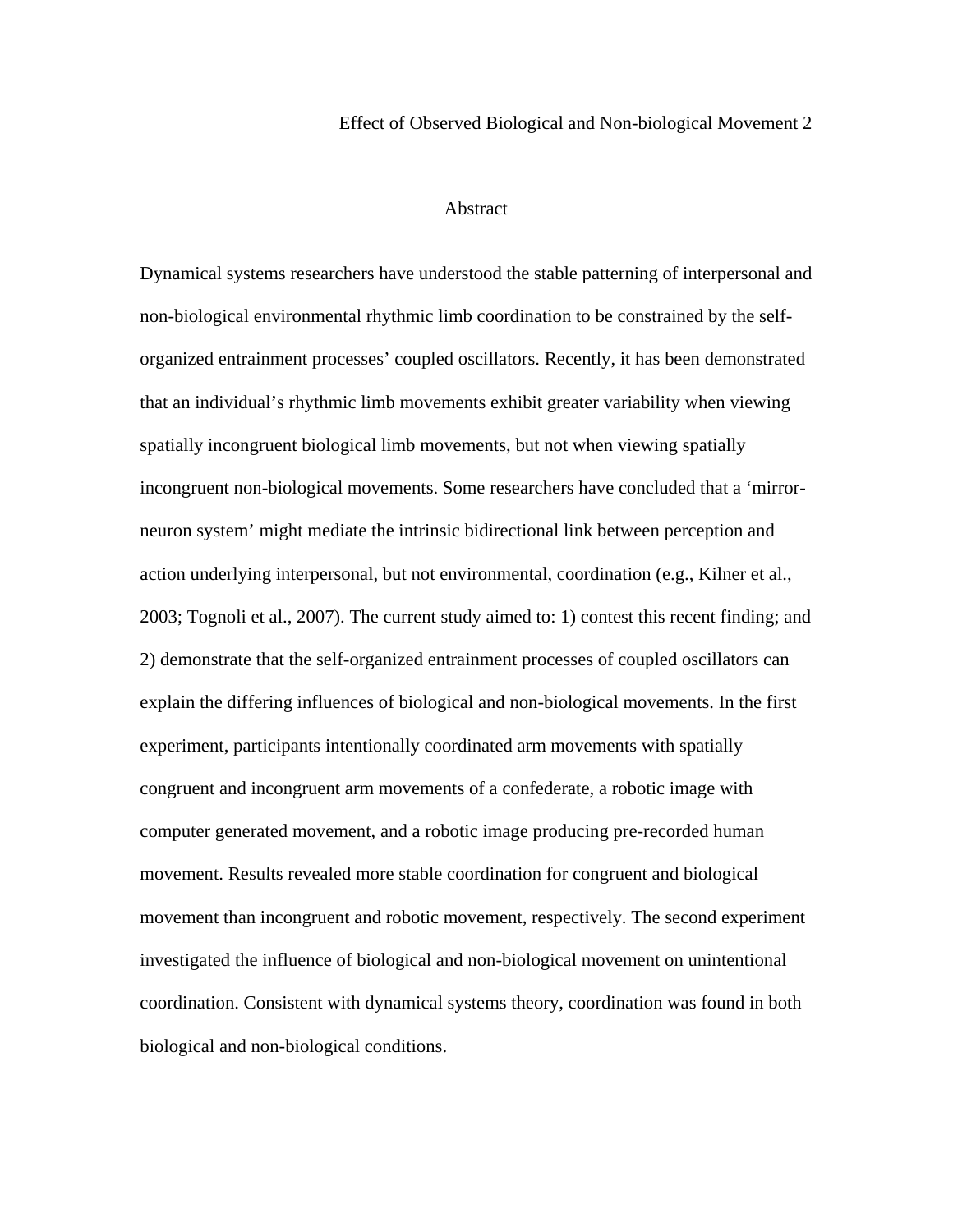Effect of observed biological and non-biological movement on human action and coordination Movement coordination is present at all levels of daily life. From the natural, unpracticed coordination that occurs between two friends walking and talking together to the skillful, trained coordination of lanky basketball players or quick-footed dancers, coordination plays an undeniable role in human social interaction. Despite not sharing a common cognitive or neural mechanism and common limbs, multiple individuals still come together in dynamic cooperative relationships binding them in a way that resembles a single organism's functioning (Asch, 1952; Newtson, Hairfield, Bloomingdale, & Cutino, 1987). For such coordination to occur, there must be a perceptual link between these two separate acting systems. Further there must be a strong link between the perception and action processes of each interactant. Without such a link between perception and action, coordination among cognitively and psychically separate systems can not occur. The perception of another's actions, and the influence of this perception on one's actions, is what causes multiple systems to come together in synchrony.

The dynamic systems theory and the mirror systems theory are two popular explanations for the relationship between perception and action, and how this relationship can result in interpersonal coordination. According to mirror systems theory there are neurons in our brain that represent certain movements. These neurons fire when we observe or perform an action (Blakemore & Frith, 2005). The perception of an action causes firing in the same part of the brain as the performance of that action, and thus perception and action directly influence each other. On the other hand, dynamic systems theory states that all systems have a tendency to become coordinated with their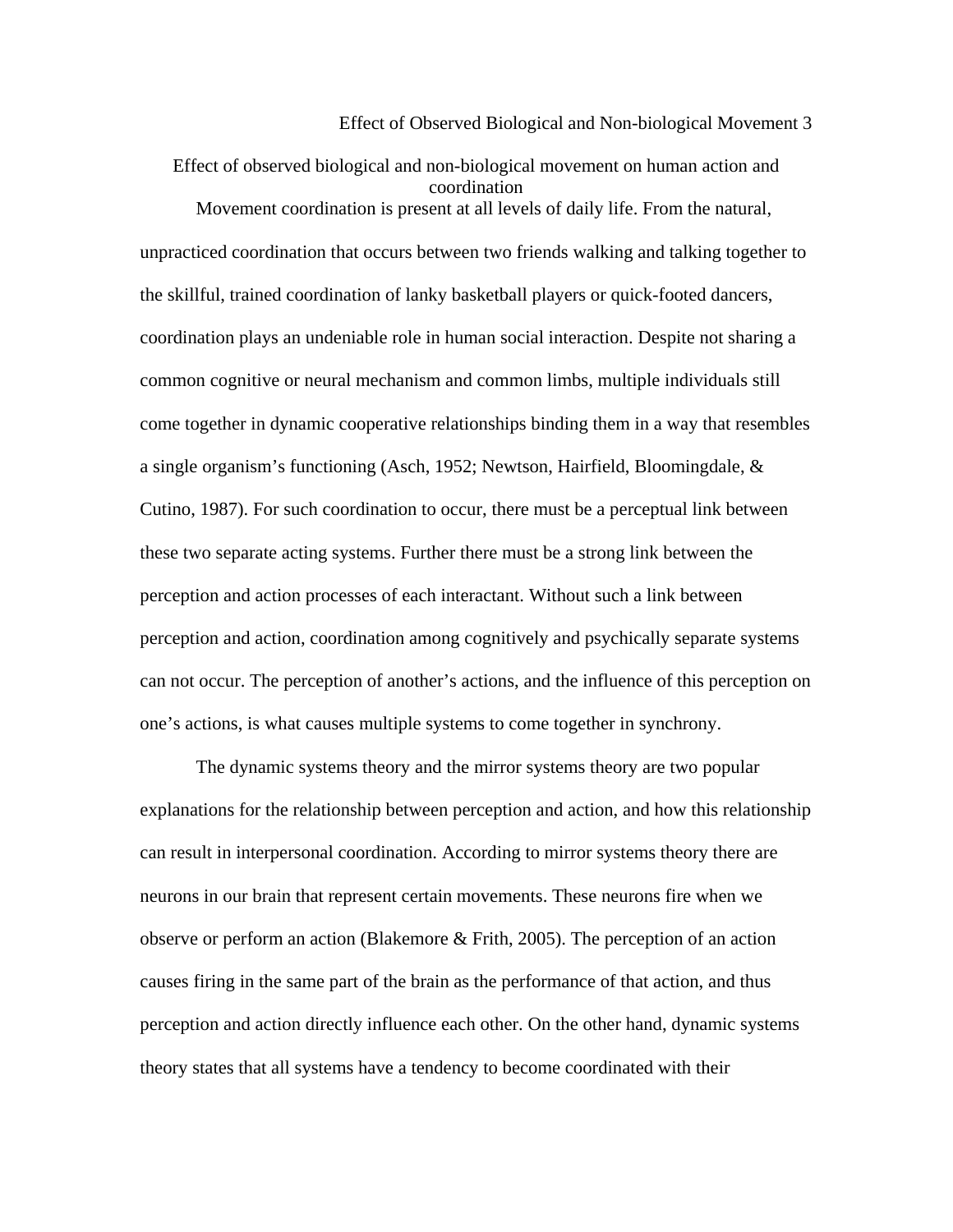environment. Such coordination leads to a more stable state of existence—a systemenvironment equilibrium. Dynamic systems posits as long as there is sufficient perception of environmental rhythms, a system's actions will naturally come into self-organized coordination with what is perceived. Thus the basis for both theories is that when we perceive another person's movement, we are likely to coordinate with this movement.

Kilner, Paulignan, and Blakemore (2003) conducted a study on perceiving and making arm movements, and explained their results through the mirror systems theory. The present study aims to replicate their findings, and show that they can be better explained using the dynamic systems theory.

#### *Mirror neurons and mirror systems theory*

Mirror neurons refer to cells that were discovered in area F5 of the pre-motor cortex of Macaque monkeys that fire when a monkey both executes and observes a particular action (Gallese, Fadiga, Fogassi, & Rizzolatti, 1996). Since the discovery of mirror neurons in monkeys, a number of functional magnetic resonance imaging (fMRI), positron emission tomography (PET), electroencephalography (EEG), and transcranial magnetic stimulation (TMS) studies have found evidence to suggest that a similar "mirror neuron" system might also exist in humans (Grezes, et al., 1998; Cochin, et al., 1999; Grezes, et al., 1999; Strafella & Paus, 2000; Buccino, et al., 2001; Iacobani et al., 2001; Aziz-Zadeh, et al., 2002; Muthukumaraswamy & Johnson, 2004).

Theoretically, the mirror neuron system is argued to account for why observing an action causes an automatic activation of brain areas normally associated with action execution (Press et al., 2005), whereby this neural activation represents itself behaviorally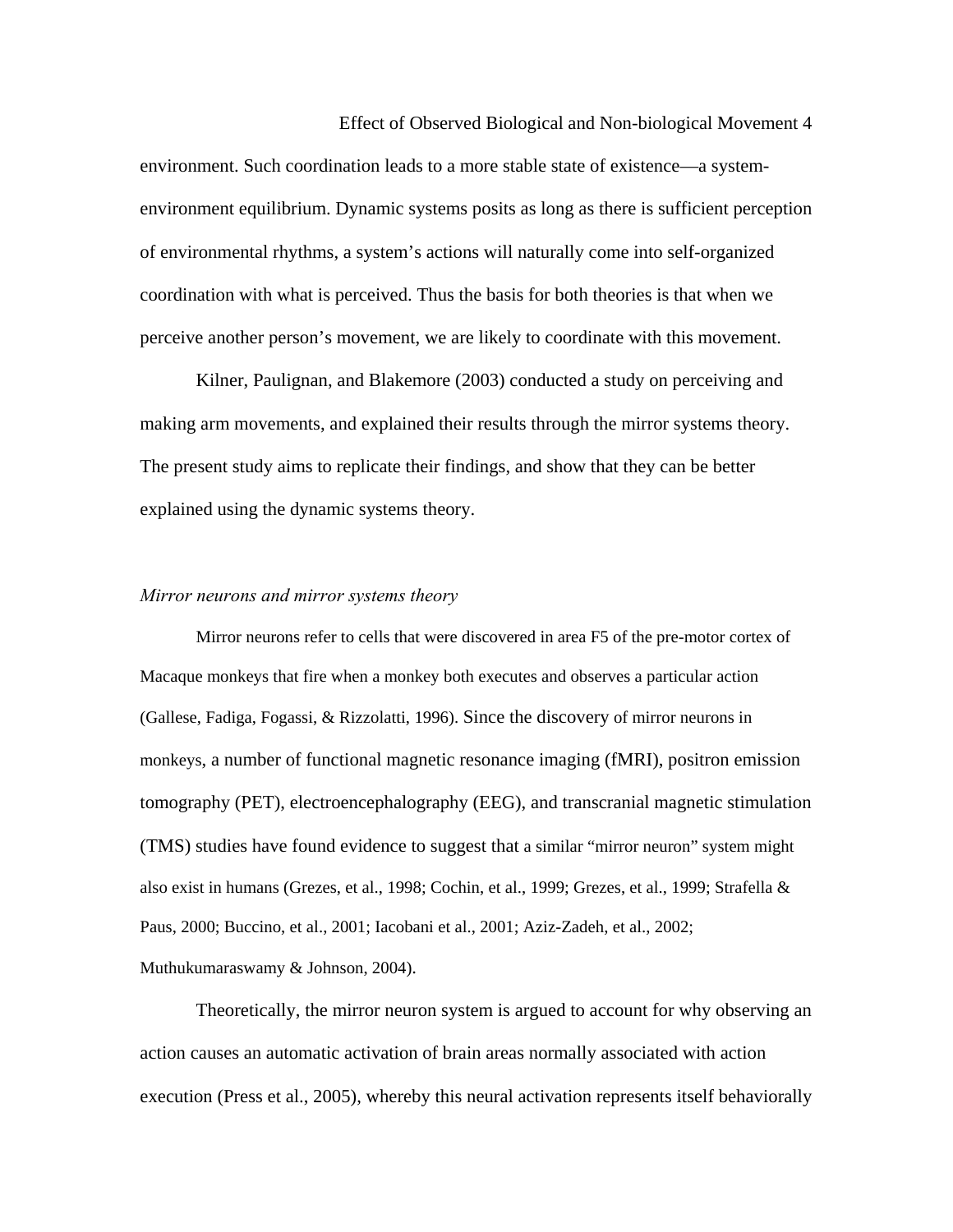Effect of Observed Biological and Non-biological Movement 5 through action imitation (Brass  $\&$  Heyes, 2005). It is important to note, however, that this response is to general, not specific, aspects of the observed movement (Blakemore & Frith, 2005), whereby the mirror neuron system activates a motor prototype in the observer and not an "instant and accurate imitation" (Vogt & Thomaschke, 2006). In addition, because the amount and the effects of activation are directly related to the observer's intention, mirror systems theory holds that activation of these neurons does not always elicit behavioral imitation. Indeed, activation in the premotor and parietal cortices is greatest when observers have the intent to imitate (Grèzes, Costes & Decety, 1999). Thus, when the intent to imitate is absent, witnessing movement either facilitates the execution of the witnessed movement or interferes with performance of a different movement (Press et al., 2005). This latter point defines a key prediction of mirror systems theory, namely, that observed movements that are qualitatively different from performed movements cause an interference effect. Specifically, because observed and performed movements activate the same neurons, an incompatibility between them is argued to impair movement. For instance, individuals instructed to either tap or lift their fingers, with a photo of either the movement they were to produce or the alternate movement as their signal to begin, exhibited significantly slower movement onset times when the photograph was of the alternate movement compared to the to-be-produced movement (Brass, Bekkering, & Prinz, 2001). Similar interference effects have been demonstrated in studies investigating bar grasping, opening and closing of hands, and arm swinging (Craighero, et al., 2002; Kilner, Paulignan, & Blakemore, 2003; Vogt, Taylor, & Hopkins, 2003; Blakemore & Frith, 2005).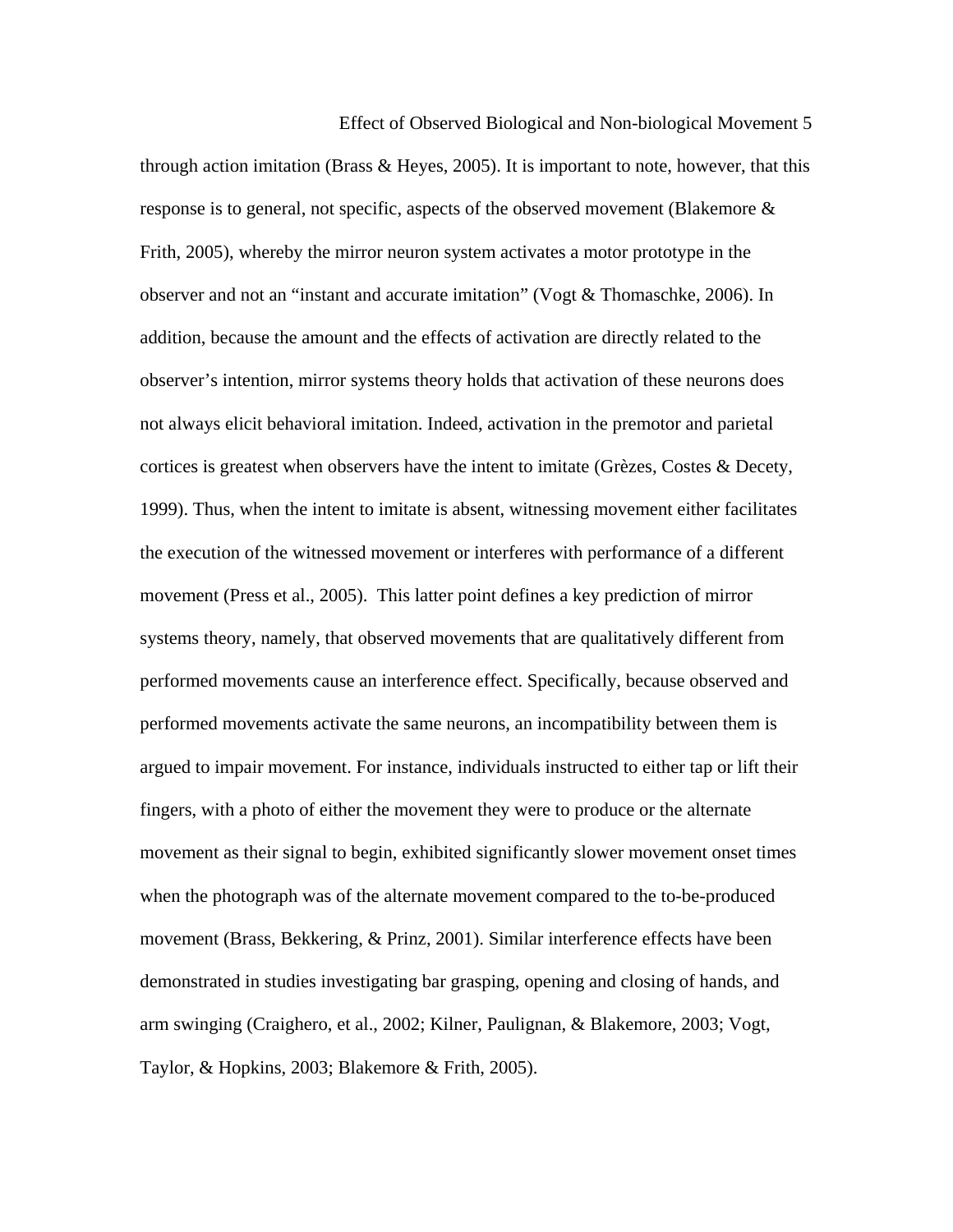Researchers have suggested that such interference effects should only occur when the observed movement is made by a human, or more specifically a biological conspecific (Blakemore & Frith, 2005; Kilner, Paulignan, & Blakemore, 2003). Drawing on research which demonstrates how infants, as early as 3 months old, are able to distinguish between dots moving in a human-like (biological) manner and those moving in a robotic (non-biological) manner (Bertenthal, 1993), these authors have claimed that the mirror system more effectively represents human movement, because the brain processes biological and non-biological motion differently. The distinction between biological and non-biological motion is partially explained by biological motion primarily being mentally processed in the STS (Grèzes, et al., 2001; Grossman & Blake, 2001; Grossman et al., 2000; Allison, Puce & McCarthy, 2000; Frith & Frith, 1999), which is also activated during motion performance. Although the area of the brain in which nonbiological motion is processed has yet to be discovered, it does not appear to be processed in the STS, thus no interference effect would occur while witnessing robotic motion (Blakemore & Frith, 2005).

To verify this claim, Kilner, Paulignan, & Blakemore (2003) further examined the dependence of the interference effect on witnessing human motion. Participants made horizontal or vertical arm movements in the presence of a confederate (biological motion) or a robotic arm (non-biological motion), with four conditions for each. In two of the conditions, the movements of the participant and confederate/robot were congruent both moved either horizontally or vertically. In the other two conditions, the movements of the participant and confederate/robot were incongruent—the participant moved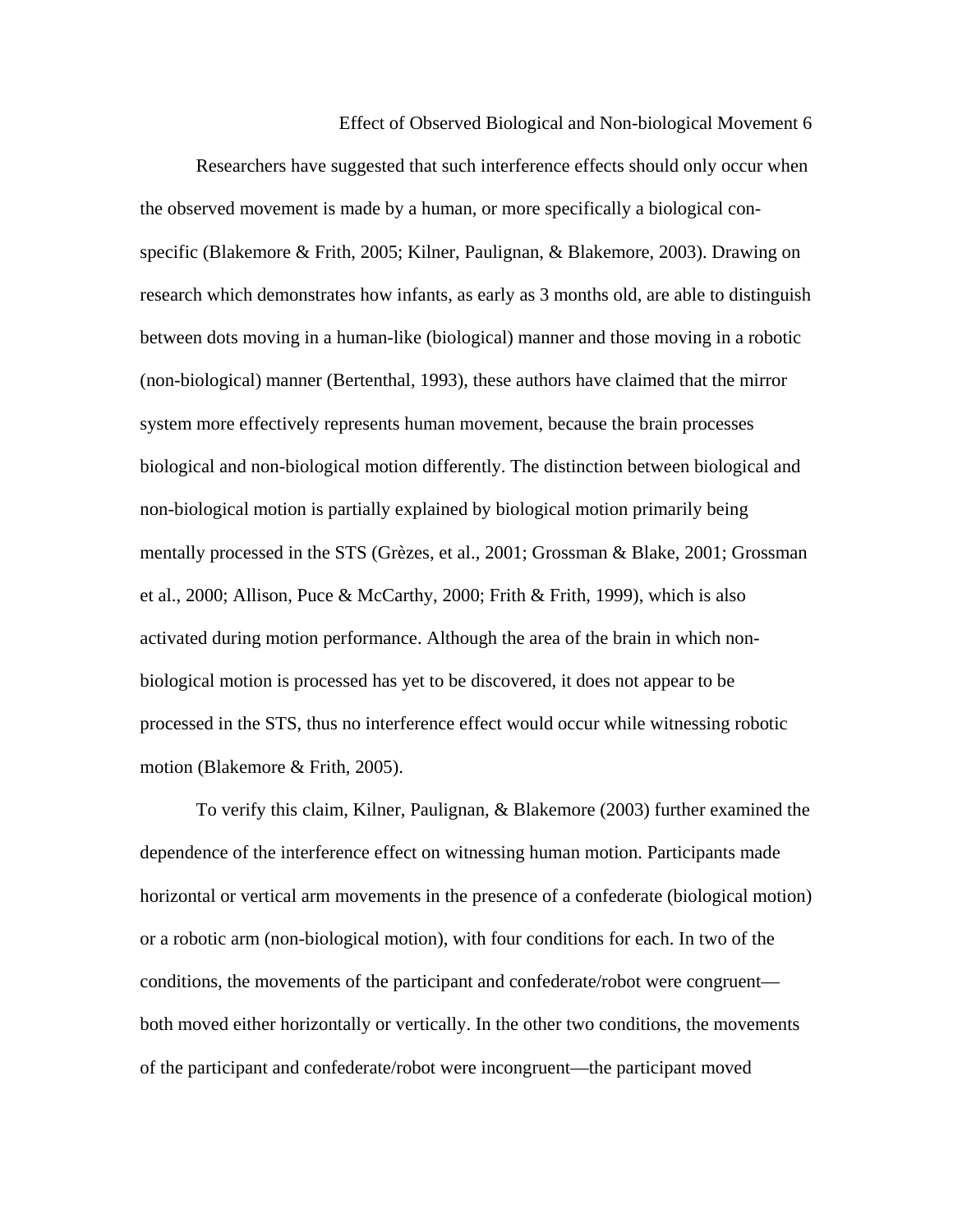Effect of Observed Biological and Non-biological Movement 7 vertically while the confederate/robotic arm moved horizontally, or the participant moved horizontally while the confederate/robotic arm moved vertically. The subjects coordinated in time with the confederate or robotic arm's movements, regardless of congruency or direction, and the authors measured the end-point variability of the participant's movements in the plane opposite to the intended plane of movement. The results revealed an increase in end-point variability for the incongruent condition compared to the congruent condition, but only when the participant coordinated with the confederate—no difference was found between the congruent and incongruent conditions when the participant coordinated with the robot. Thus, an interference effect was only observed for incongruent human movement. The subjects perceptually represented a type of movement that was in opposition to the one they intended to make. Because this representation and action occur in the same neural location, the participant's action was hindered by the incongruent perception. One the other hand, robotic movement is represented in a different neural location than human movement, and thus perception of robotic motion had no effect on the participant's action. The interference effect was only present in the confederate condition, with almost no effect for the robotic condition.

Although the study by Kilner et al., (2003) suggests that there are separate neural representations for biological motion and robotic motion, more recent research has shown that the more non-biological motion resembles human movement, the more likely imitation (and thereby interference) is to occur (Press, Bird, Flach &Heyes, 2005). Participants in this study were required to open their hand while looking at a picture of either a human or robotic hand in an open/compatible position or a closed/incompatible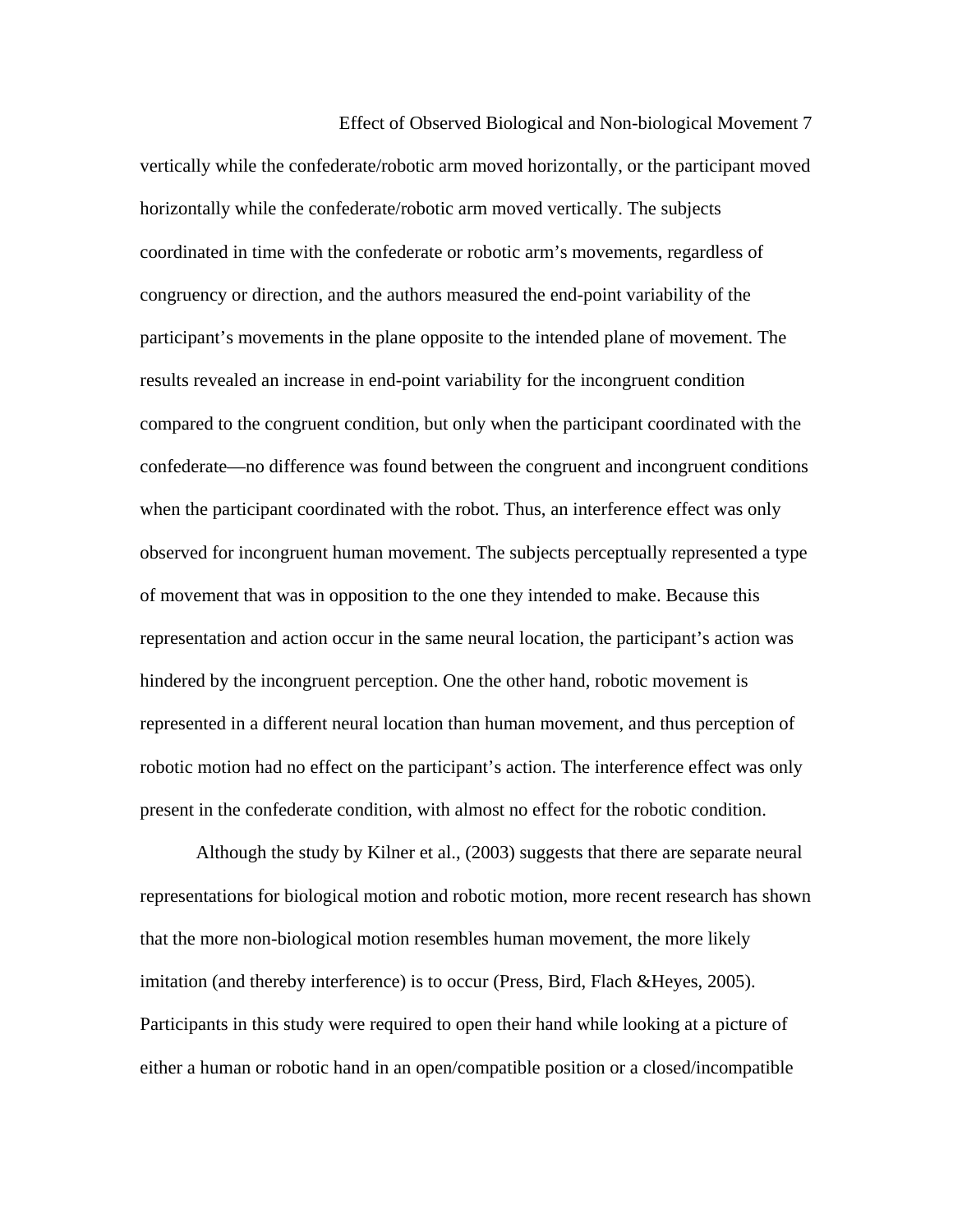Effect of Observed Biological and Non-biological Movement 8 position. Although the human hand had a stronger effect on performance, making the robotic hand similar in size, color, and brightness to the human hand elicited both an imitation and interference effect. Thus, it is unclear if the Kilner et al (2003) findings are due to separate neural representations of a biological species and robotic creation.

There is a growing body of literature on the self-organized emergence of visual rhythmic coordination, according to which coordination between the movements of two systems emerges spontaneously so long as there is an informational link between the systems (Schmidt, Bienvenu, Fitzpatrick, & Amazeen, 1998; Schmidt, Christianson, Carello, & Baron, 1994). Of particular relevance, is that this latter research has demonstrated how the human movements of one individual can become intentionally and unintentionally synchronized to the movements of another individual (biological) or environmental stimulus (non-biological) and that such coordination is constrained by the self-organized entrainment process of coupled oscillators. Under this understanding, increases in the variability of movement are not the result of 'interference' or different neuro-cognitive processes, but rather are the result of differences in the inherent and lawfully defined stabilities of the different movement patterns produced or the strength of the informational coupling that links the respective movements (Kelso, 1995; Kugler  $\&$ Turvey, 1987). Thus the variability observed in the above mentioned studies for congruent and incongruent movements is a result of the inherent stabilities of these movement patterns, and the variability observed for biological and non-biological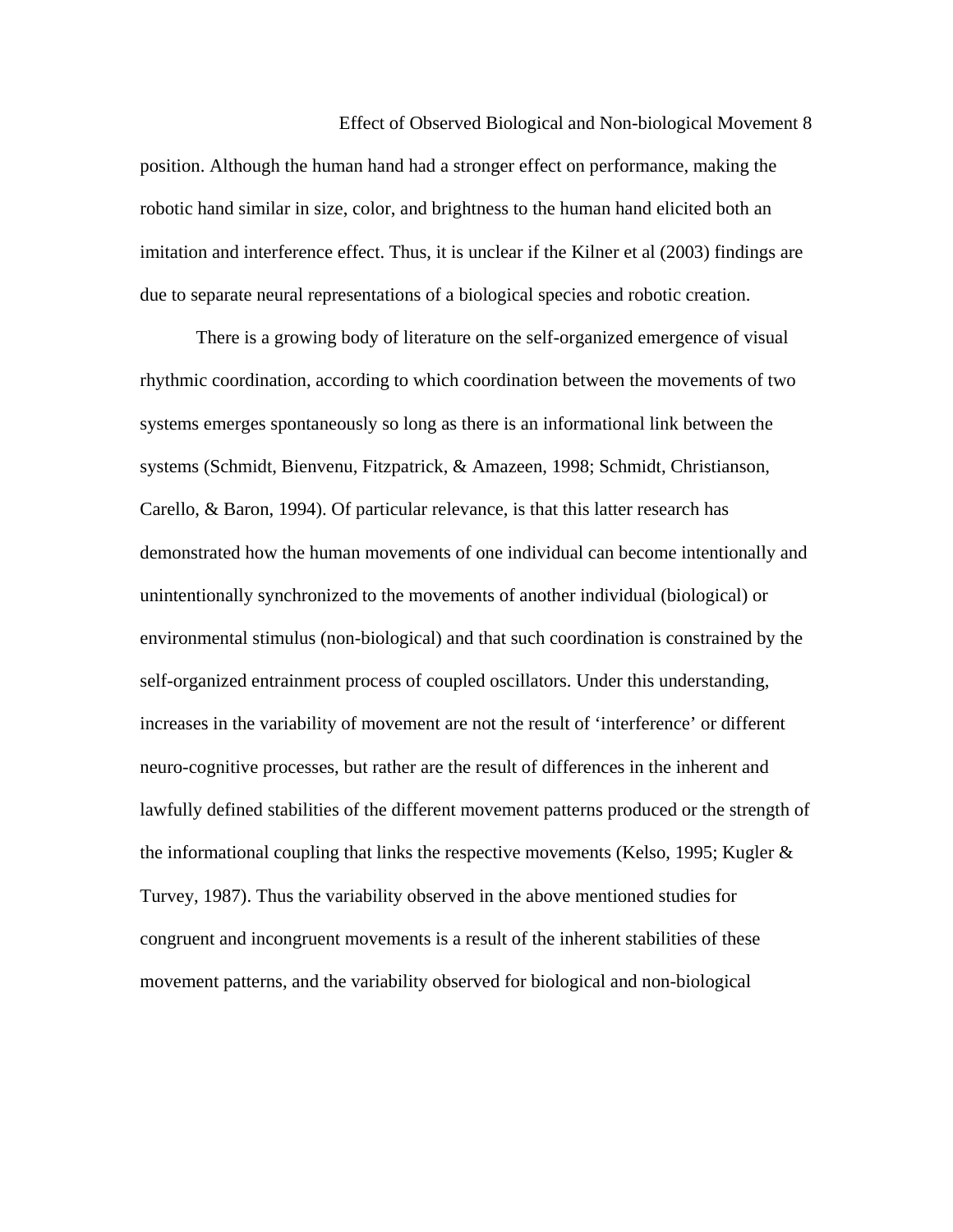Effect of Observed Biological and Non-biological Movement 9 movement is caused by the different coupling links between two biological systems and between a biological system and an environmental stimulus.

## *Dynamic systems theory*

 Dynamical systems theory holds that the components of any system or systems mutually influence each other and that the organization of a system's behavior is the result of natural laws and constraints, and emerges without an inside agent controlling it (Kelso, 1995). This self-organizing behavior often results in the synchrony or coordination of the system's components. With respect to the coordination of behavioral rhythms, this dynamical systems approach has been effectively used to understand the self-organized synchronization of many different biological systems, from the flashing of fireflies (Hanson, 1978) and chirping of crickets (Walker, 1969) to intrapersonal human interlimb coordination (i.e. bimanual coordination of the finger, leg or arm movements of a single individual) (e.g., Kelso, 1995; Turvey, Rosenblum, Schmidt, & Kugler, 1986). Pertinent to this study, this behavioral coordination has been well demonstrated in the interpersonal movement coordination that occurs both intentionally and unintentionally between two individuals or an individual and an environmental stimulus (Richardson, Marsh, & Schmidt, 2005; Schmidt, Bienvenu, Fitzpatrick, & Amazeen, 1998; Schmidt, Christianson, Carello, & Baron, 1994; Schmidt & O'Brien, 1997; Schmidt, Richardson, Arsenault, & Galantucci, 2007).

For all the above systems (as well as many more) the patterning of the coordination that occurs is known to be governed by the self-organized entrainment processes of coupled oscillators. More specifically, the coordinated behavior of two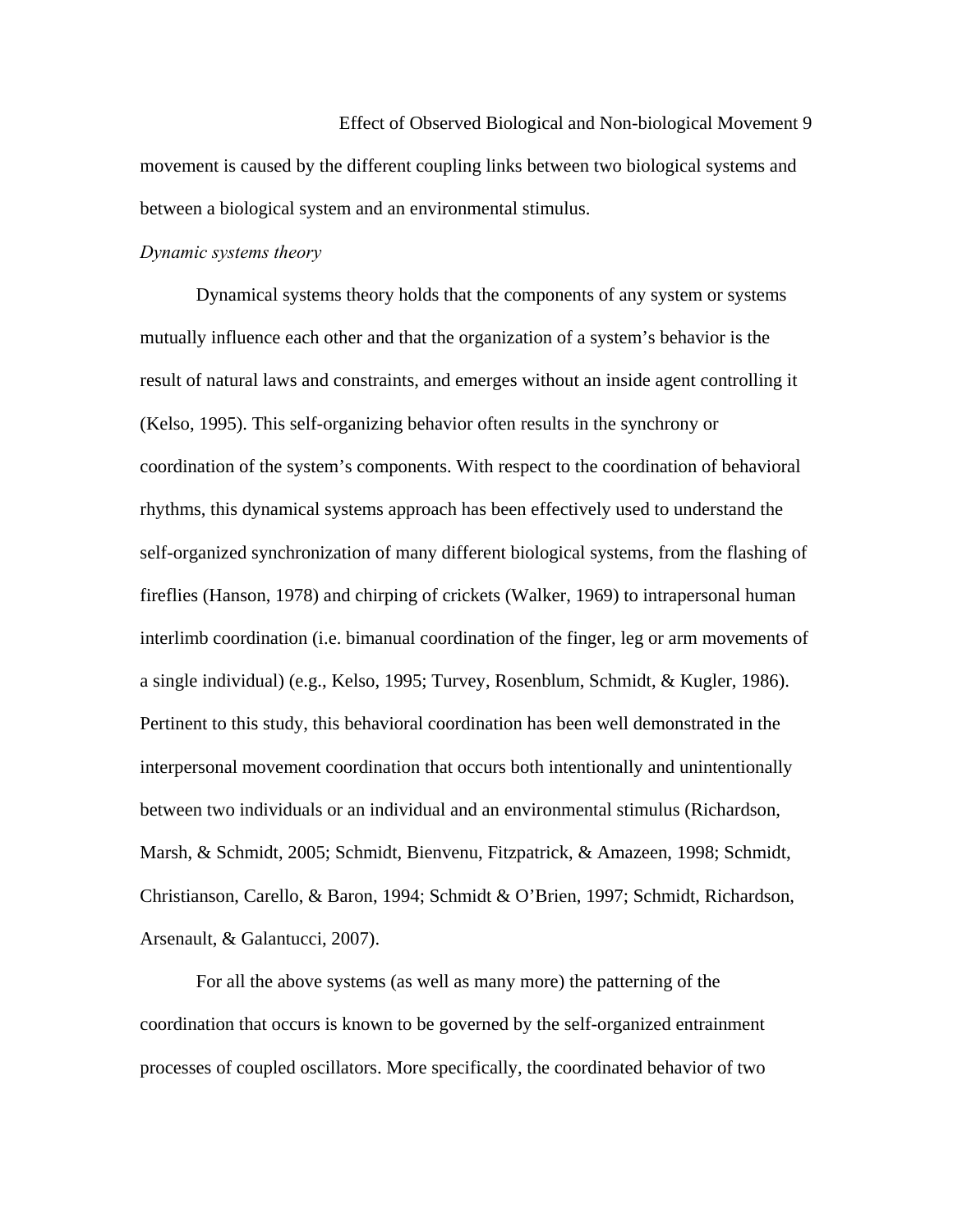Effect of Observed Biological and Non-biological Movement 10 rhythmic limb or body movements is consistent with the dynamics of coupled limit-cycle oscillators. Thus, for 1:1 frequency locked coordination, the dynamic stabilities of such coordination can be captured using a motion equation for the collective variable of relative phase  $\phi = (\theta_L - \theta_R)$ , the difference in the phase angles of the left and right movements/oscillators. Typically, this motion equation, know as the Haken-Kelso-Bunz (HKB) equation, takes the following form:

$$
\dot{\phi} = \Delta \omega - a \sin \phi - 2b \sin 2\phi + \sqrt{Q} \zeta_t, \qquad (1)
$$

Here, coordination is measured using the change in relative phase  $(\dot{\phi})$  as the order parameter—the unit of measure that specifies the spatial temporal order of the rhythmic units. The control parameters—the variables influencing the stability of coordination are captured by the difference in eigenfrequency between the two rhythmic units (*Δω*), the coordination strength expressed in the coupling function ( $a \sin \phi - 2b \sin 2\phi$ ), and a Gaussian white noise process  $(\zeta)$  dictating a stochastic force of strength  $(Q)$ . Essentially, the smaller the differences in the eigenfrequencies of the two movements, the larger coupling strength, and the smaller the level of noise present in the system, the stronger and more stable the resulting coordination (Kelso, 1995; Schmidt & Richardson, 2008).

The states of coordination that occur for human interlimb and interpersonal coordination and that are modeled by Equation 1 are refereed to as inphase and antiphase. Inphase coordination occurs at a relative phase angle between the coordinating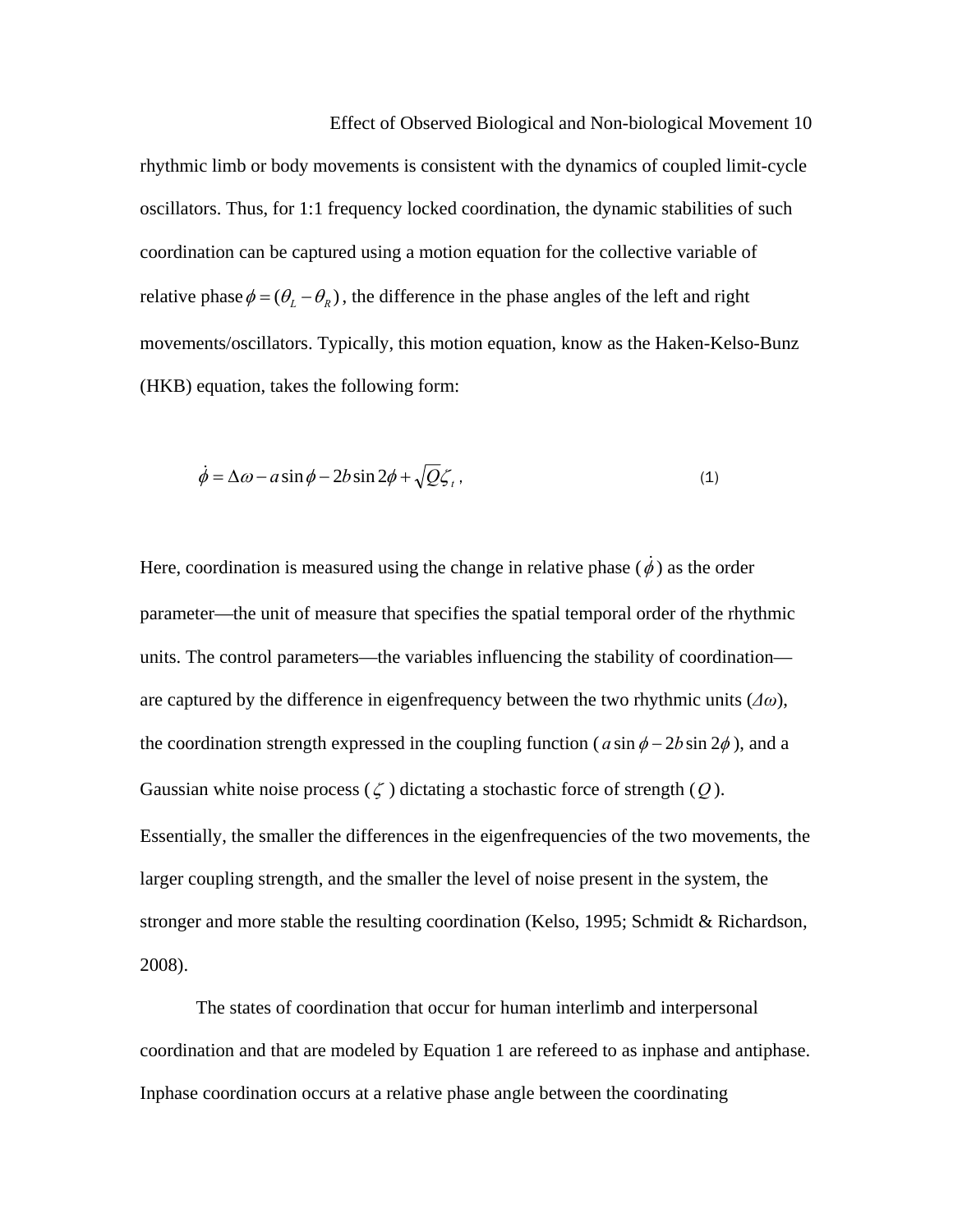Effect of Observed Biological and Non-biological Movement 11 components of 0º. In this symmetric or congruent phase mode, components are at the same point in their cycles at the same time. Antiphase coordination occurs at a relative phase angle between coordinating components of 180º, and in this alternate or incongruent phase mode, the components are at opposite points in their cycles at the same time (Kelso et al., 1986; Stafford & Barnswell, 1985; Von Holst, 1939/1973). Although both inphase and antiphase are stable states of coordination, the stability of the two phase modes is not equal. A non-linear phase transition from antiphase to inphase coordination occurs when the frequency or tempo of movement (captured by the ratio of the parameters *a* and *b* in Equation 1) is increased (Kelso & Scholz, 1985; Hoyt & Taylor, 1981; Gilmore, 1981; Haken, 1977/1983). No such transition occurs from inphase to antiphase. Accordingly, antiphase coordination is known to be intrinsically less stable than inphase coordination.

In addition to the transition from antiphase to inphase at increased frequencies of movement, the difference in the inherent stability of inphase and antiphase coordination is evidenced by the variability of antiphase coordination (as measured by the standard deviation of relative phase (SDφ)) being much greater than the variability of inphase coordination (Kelso et al., 1986) This variability is a result of the noise that is inherent to all movement systems (and all natural systems) and which continuously perturbs movement systems away from the stable states of coordination. Because antiphase is a weaker mode of coordination than inphase, the magnitude of these perturbations and thus the variability of the coordination, is much greater for antiphase compared to inphase. From a dynamical systems perceptive movement noise or variability is not necessarily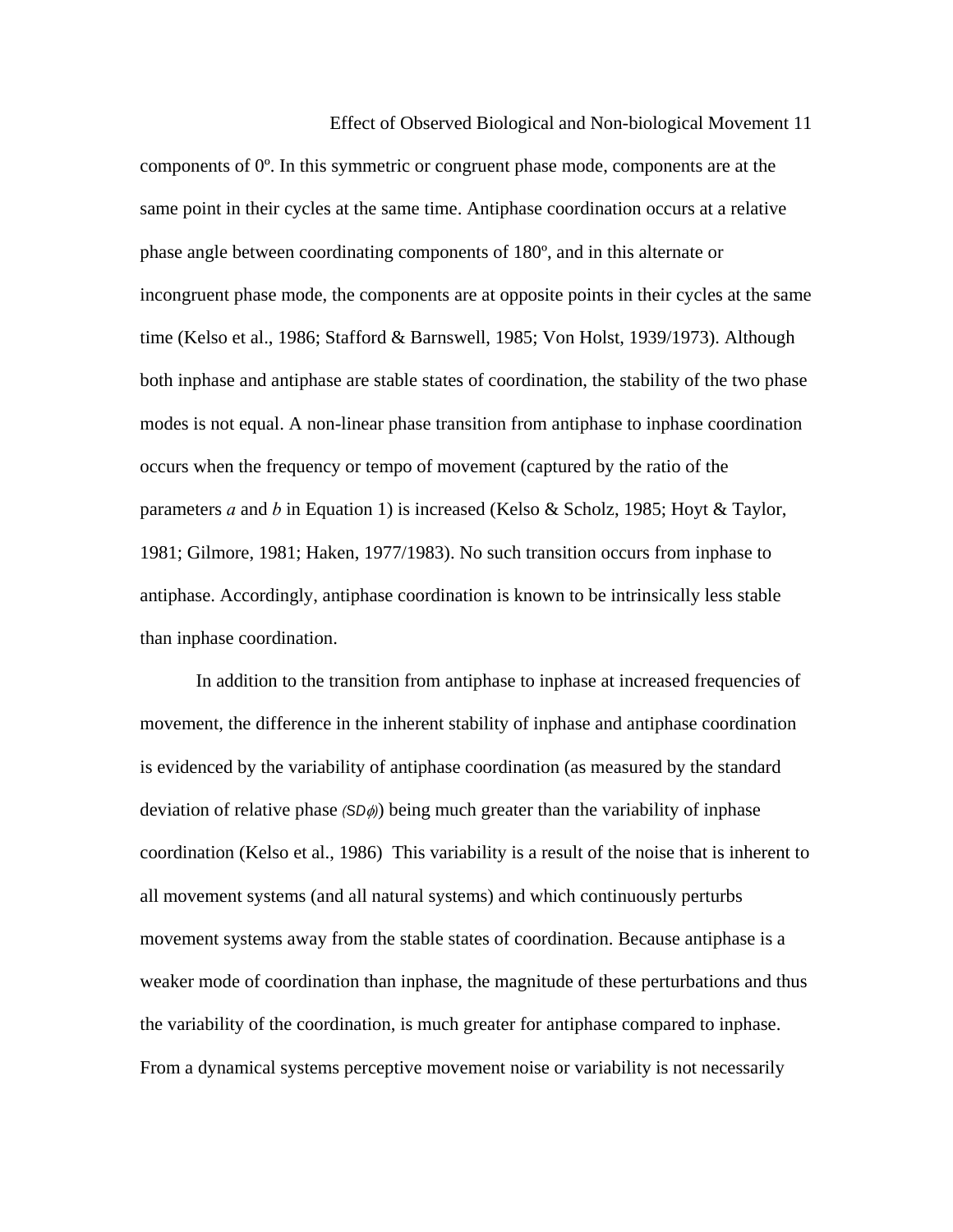Effect of Observed Biological and Non-biological Movement 12 negative or detrimental to movement coordination and action, and can even have an amplifying or resonating effect on coordination signals (Kelso, 1995; Riley & Turvey, 2002; Schmidt & Richardson, 2008).

## *The present study*

The present study aimed to demonstrate how the differing influences of biological and non-biological movement of human movement variability and coordination are better explained by dynamic systems theory (and the self-organizing entrainment processes of coupled oscillators) than by the mirror systems theory. Two experiments were conducted and employed a similar methodology to that developed by Kilner et al (2003). In both experiments, participants observed a confederate or robotic computer stimulus producing either horizontal or vertical arms movements while producing congruent or incongruent horizontal or vertical arms movements. In Experiment 1, participants were instructed to intentionally coordinate their movements with the confederate or computer stimulus. In Experiment 2, the influence of observing biological and non-biological movements on the participant's movement variability during unintentional coordination was examined by not instructing participants to coordinate with the confederate or biological stimulus. In addition to measuring the end-point variability of the movements (as done by Kilner et al., 2003), the stability and variability of the coordination that occurred between the participant and confederate or between the participant and computer stimulus was also measure. Furthermore, whereas Kilner et al. (2003) only examined the influence of observed human and robotic arm movements, both experiments included a biological-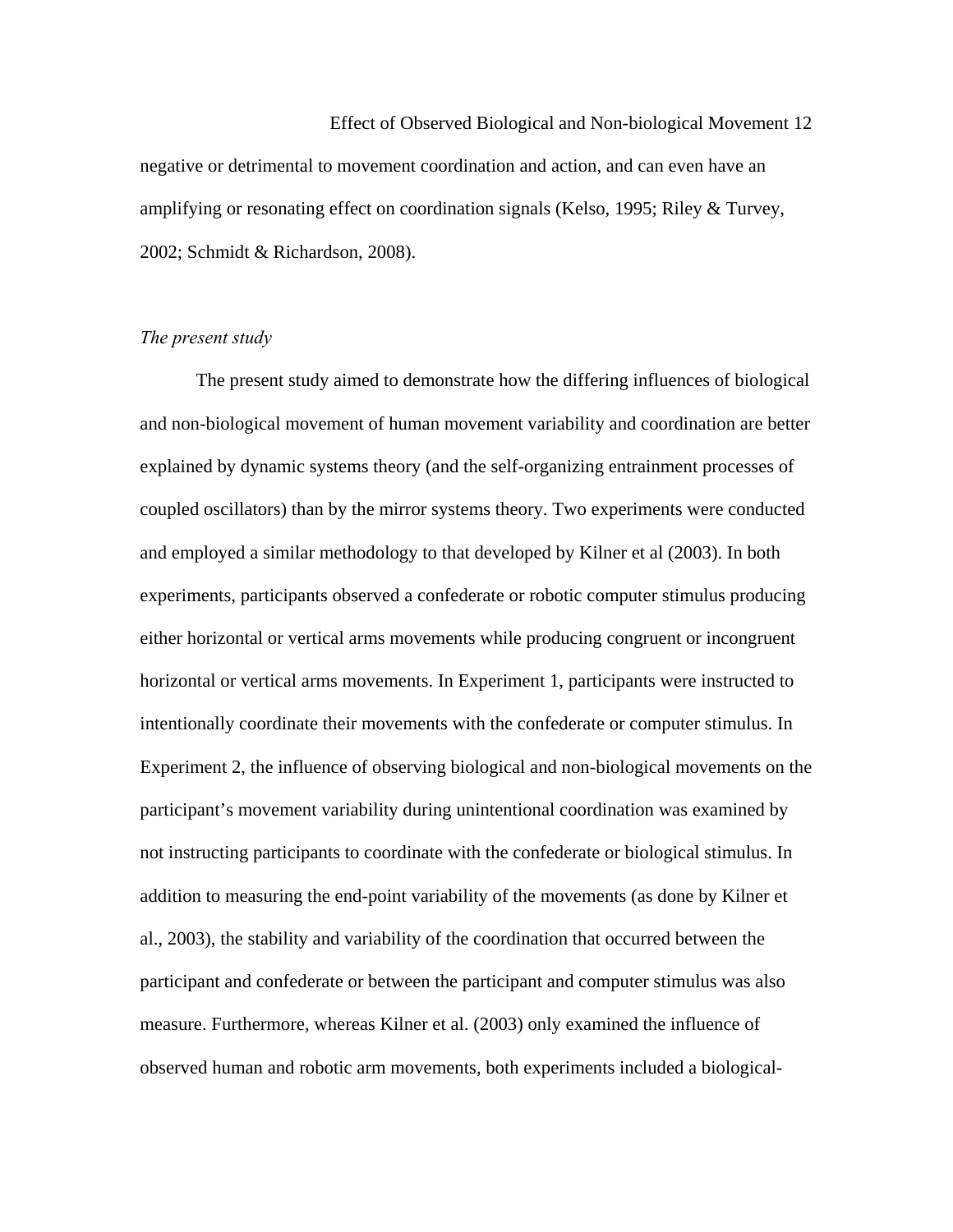Effect of Observed Biological and Non-biological Movement 13 computer stimulus condition, in which the motion of the computer stimulus was the prerecorded motion of the confederate, as well as the confederate and computer (robotic) stimulus conditions.

 The congruent and incongruent modes are analogous to the inphase and antiphase modes of coordination defined above. Accordingly, incongruent coordination is expected to be weaker than congruent coordination (Kelso et al., 1987, Stafford & Barnswell, 1985; Von Holst, 1939/1973), with greater movement and coordination variability in the incongruent conditions compared to congruent conditions. Additionally, the increased variability witnessed by Kilner during the purely biological trials and not the robotic trials could be due to biological motion's natural variability. This variability in the incongruent confederate trials is not a result of interference in mirror neuron representation, but an attraction towards the more stable, congruent form of coordination. A difference in coordination is expected for the biological and nonbiological conditions, because of the greater strength of bidirectional coupling between biological systems compared to the weaker unidirectional coupling between a biological system and an environmental stimulus. Finally, a similar pattern of coordination across the biological and computer conditions is expected, especially for the unintentional coordination in Experiment 2.

#### Experiment 1

 Experiment 1 attempted to a) replicate the variability findings of Kilner et al. (2003) and b) investigate whether the differences in the variability between biological congruent and incongruent movements were byproducts of the stabilities of the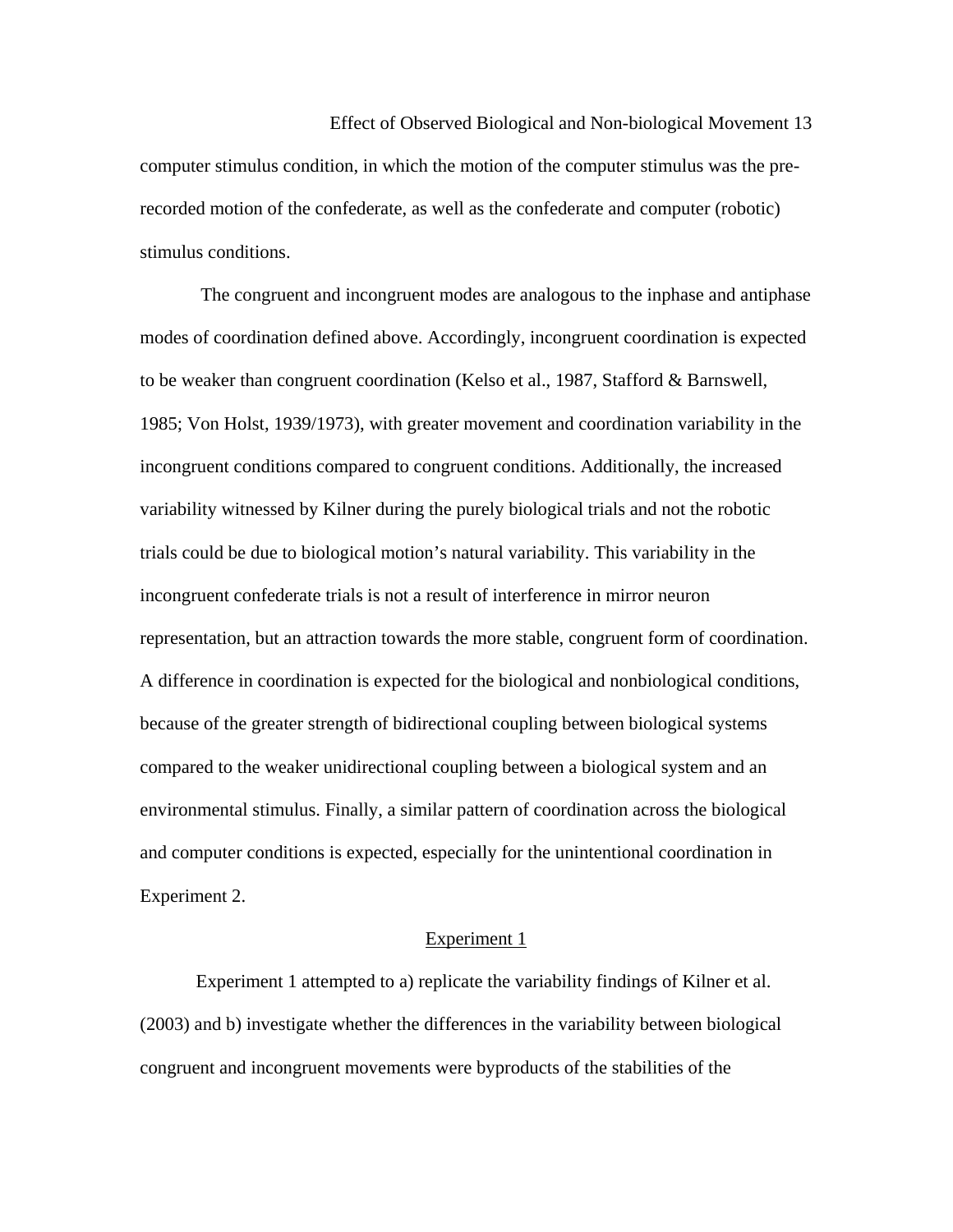Effect of Observed Biological and Non-biological Movement 14 coordination. A derivative of the method devised by Kilner's et al. was employed, with participants intentionally coordinating horizontal and vertical congruent and incongruent arm movements with the arm movements of a confederate, a robotic image with computer generated movement, and a robotic image reproducing a pre-recorded human movement.

#### **Method**

### *Participants*

Seven undergraduate students at Colby College participated in the experiment and received partial course credit for an introductory psychology course or monetary reimbursement. All participants had full use of their limbs and normal or corrected-tonormal vision.

### *Tasks and Materials*

Participants completed fourteen 30 s trials. The trails included one control and three experimental conditions, during which the participant either moved their arm (held straight, with all fingers pointing straight out) horizontally or vertically about the shoulder.

The first experimental condition—the confederate condition— required participants perform arm movements with a confederate. The confederate faced the participant, index fingers 70 cm apart when their arms were fully extended in front of their chest. The confederate swung their arm in time with a 0.5 Hz metronome beat presented to them through headphones. The participant was not presented with a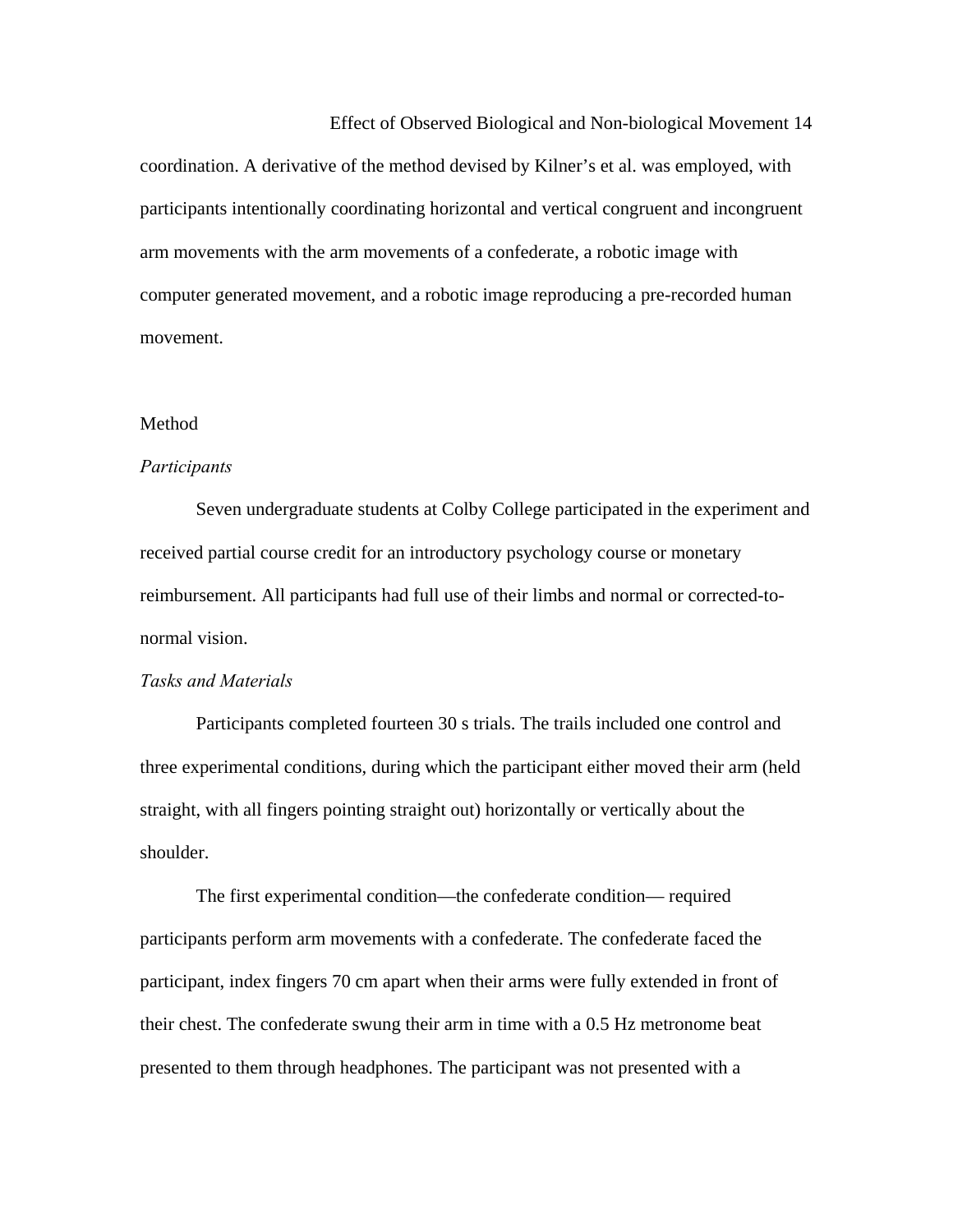Effect of Observed Biological and Non-biological Movement 15 metronome beat and couldn't hear the metronome beats presented to the confederate. Instead, participants were told to synchronize their movements with the confederate's movements. In two of the four trails the participant and confederate performed congruent movements. That is, the confederate and the participant synchronized their arms horizontally or vertically inphase, such that their arm movements were in the same place in time during the movement's cycle. In the other two trials, the participant and confederate performed incongruent movements. That is, the participant synchronized their horizontal arm movements with the confederate's vertical arm movements, or their vertical arm movements with the confederate's horizontal arm movements. For incongruent coordination, inphase synchronization was defined as being in the top most position of the cycle for the vertical movement when the horizontal movement was in the right most position of its cycle.

 In the second experimental condition—the non-biological stimulus condition the participant stood facing the projection screen, with their arm fully extended, such that their index finger was 70 cm from the projection screen. Participants were instructed to coordinate their movements with the computer generated block figure presented on the projection screen. The block figure stimulus was in the shape of a robot-human (see Figure 1) and swung its right arm about the shoulder either vertically or horizontally at a rate of 0.5 Hz. The arm motion of the stimulus was sinusoidal and computer generated. As in the previous condition, the participant synchronized their movements with the block figure stimulus under congruent and incongruent conditions.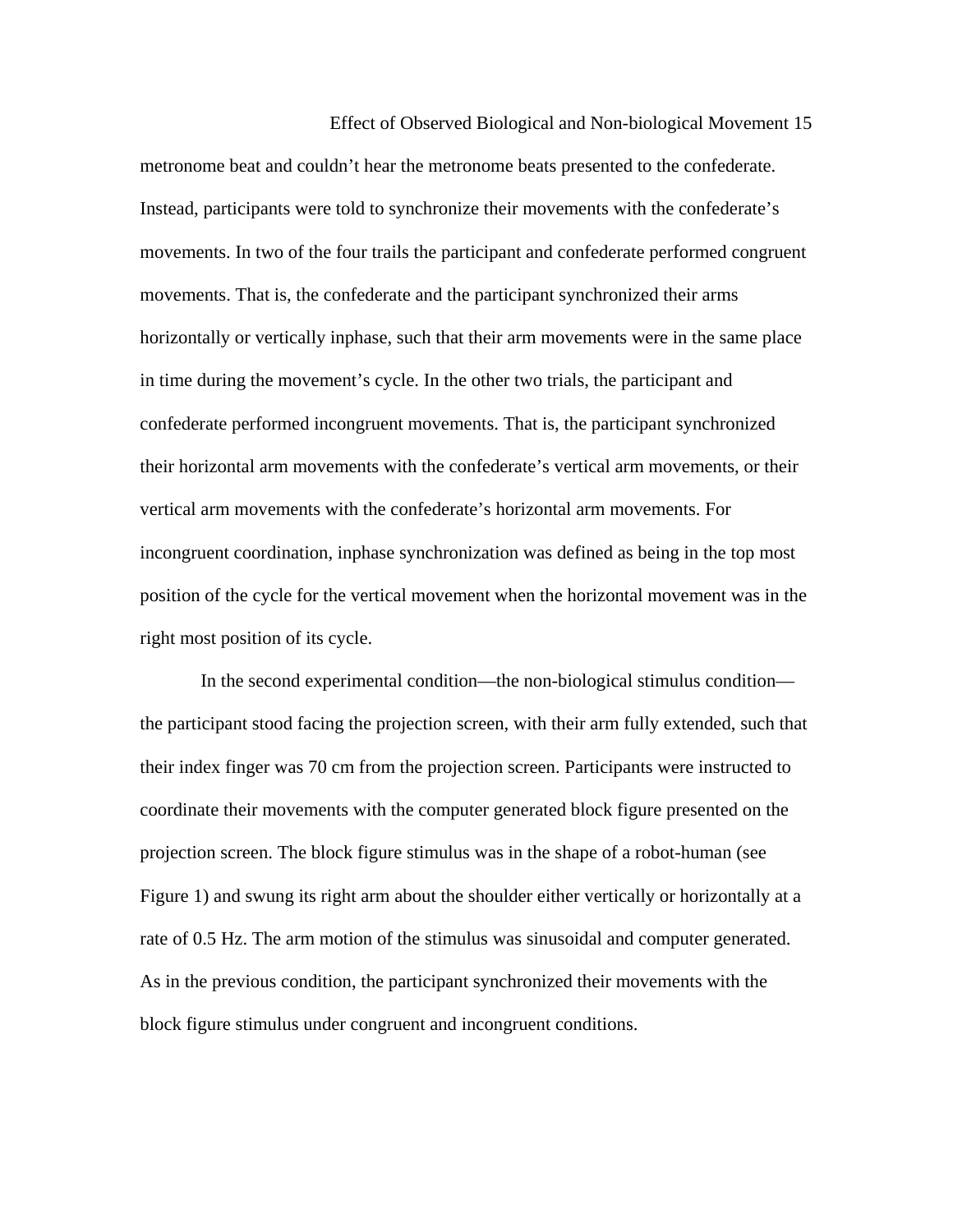In the third experimental condition—the biological stimulus condition—the participant stood with their arm fully extended (index finger 70 cm from the projection screen) and again were instructed to coordinate their movements with the block figure stimulus. In contrast with the non-biological condition, the arm motion of the block figure was the pre-recorded motion of the confederate swinging at a rate of 0.5 Hz. The participant was not informed the block figure's movement was biological. As in the previous two conditions, the participant synchronized their movements with the block figure stimulus under congruent and incongruent conditions.

The control condition consisted of two trials and provided a baseline recording of the participant's arm movements. Participants were instructed to move their right arm horizontally for one trial, and then vertically for one trial. They began the trial moving in time with a metronome set at 0.5Hz. The metronome was stopped after the first 10 seconds of the trial. While doing this they stood with the index finger of their fully extended arm 70 cm from a blank projection screen, which they were instructed to look at for the entire length of the trial.

Movement about the shoulder was measured using the Liberty 8 magnetic motion tracking system (Polhemus, Ltd) sampling at 120 Hz. One sensor was fixed to the tip of the index finger of both the participant and the confederate. A Dell XPS Core Duo 2 PC computer was used to record the movement times of the participant and present the stimulus figure on the projector screen.

## *Procedure*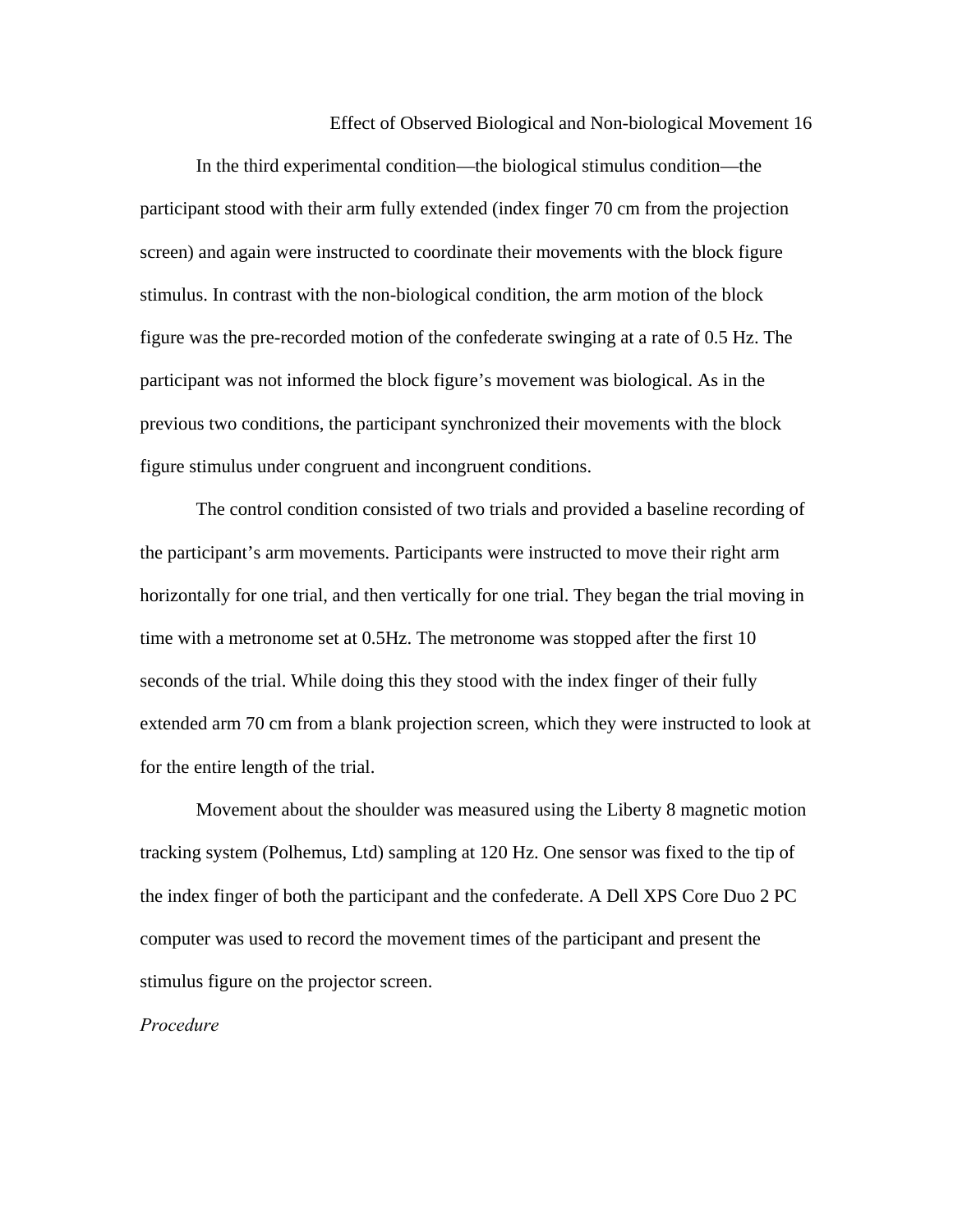Participants were told that the purpose of the experiment was to investigate the control of arm movements. After signing the consent form, they were instructed on how to perform the required arm movements. They were told to make vertical and horizontal sinusoidal arm movements about the shoulder, keeping their arm straight and their fingers pointing directly ahead of them. Participants practiced until they could perform the movements proficiently.

Each participant completed all four conditions, starting with the baseline condition, and followed by three experimental conditions. The order of the three experimental conditions was counterbalanced across participants. The order of the congruent and incongruent trails within each condition was also counterbalanced.

After completing all conditions, the participants were asked what they thought the experiment was investigating and then debriefed.

#### *Design and analysis*

The experiment was a 2(movement direction: vertical, horizontal)  $\times$ 2(congruency: congruent, incongruent)  $\times$  3(condition: confederate, biological stimulus, non-biological stimulus) within-subjects design. All of the motion time series for each trail were centered around zero and low-pass filtered with a cut off frequency of 5 Hz using a Butterworth filter.

To determine the stability and accuracy with which the participants and confederate produced the specified period of movement, the mean period and SD of period were calculated for each trail as the time between the points of maximum angular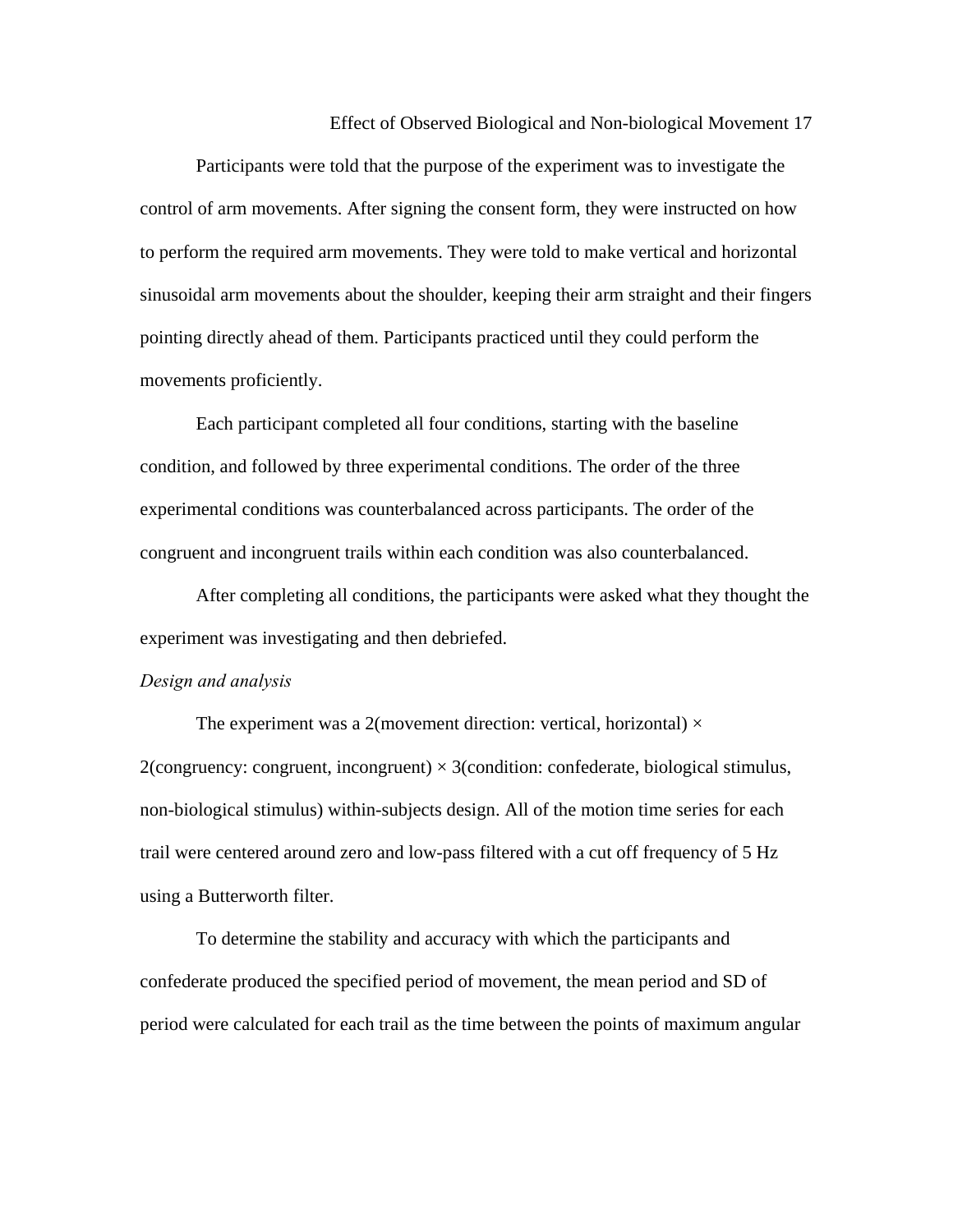Effect of Observed Biological and Non-biological Movement 18 extension as defined by the peaks of the specified (dominated; either horizontal or vertical) movement time series.

In replication of Kilner et al. (2003), the degree to which the participant's arm movements were influenced by the observed movements was determined by calculating the end-point variance of the participant's arm movements orthogonal to the dominant dimension of movement. For example, if the participant was making movements in the X (left-right) dimension, variance was calculated in the Z (up-down) dimension. Similarly, if the subject was making movements in the Z (up-down) dimension, variance was calculated in the X (right-left) dimension.

To determine the degree and strength of coordination that occurred between the participant's arm movements and the movements of the stimulus or the confederate, the deviation from intended phase—as defined above—and the standard deviation of relative phase (*SD*φ) was calculated for each trial. To calculate this, the motion time series for the dominate dimension of the participant's and confederate's and/or computer stimulus's movements (depending on condition) were differentiated to obtain two velocity time series. These velocity time series were then normalized by angular frequency and the movement phase angles ( $\theta$  deg) calculated for each arm as

$$
\theta_i = \arctan(\dot{x}_i / x_i), \tag{2}
$$

where  $\dot{x}_i$  is the normalized angular velocity at the *i*th sample (normalized in terms of the mean angular frequency for the trial) and  $x_i$  is the angular displacement of the *i*th sample. The difference between the phase angles of the two arm movements were computed ( $\phi =$  $\theta_{Ch1} - \theta_{Ch2}$ ), and the deviation from indented phase (mean relative phase minus intended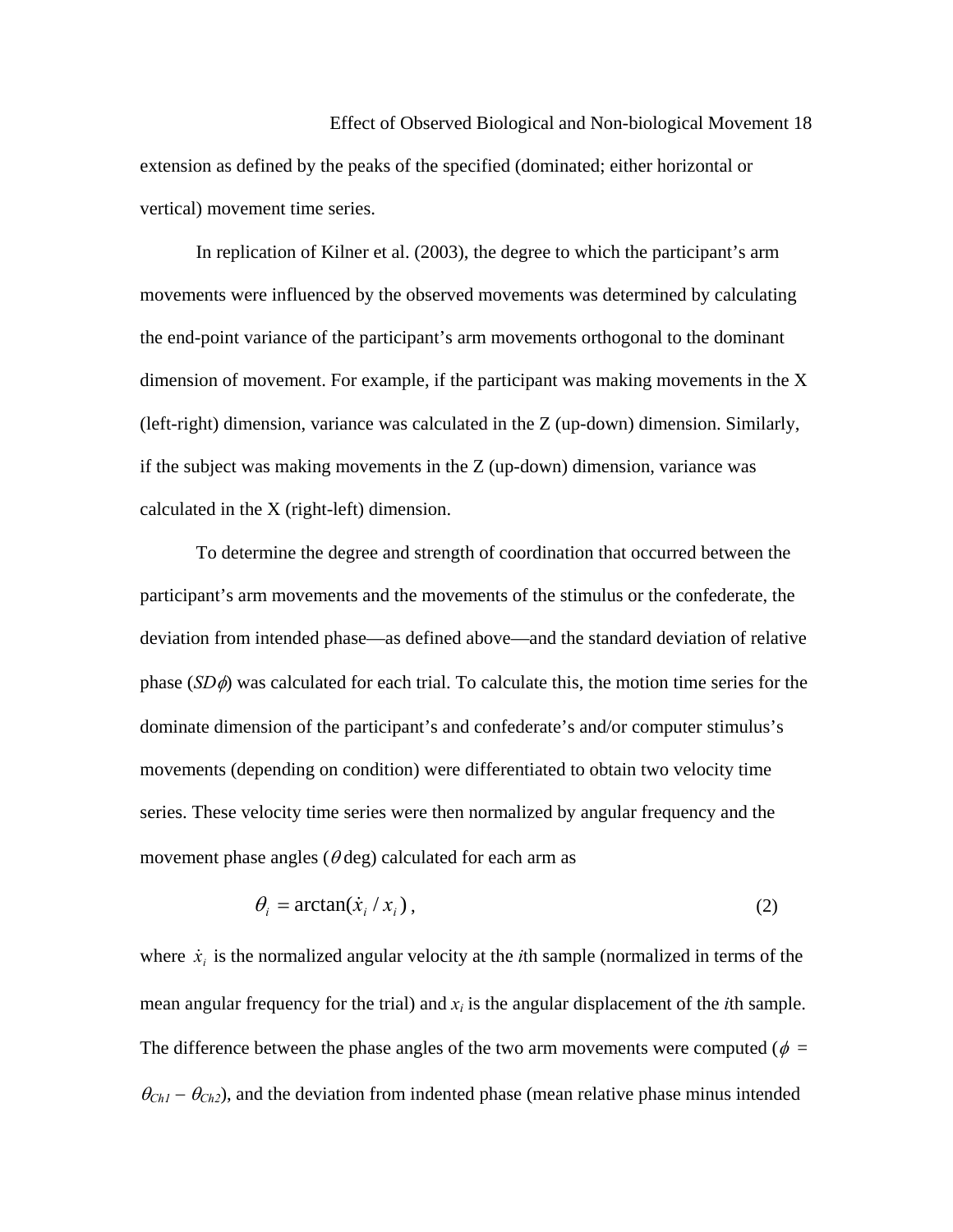Effect of Observed Biological and Non-biological Movement 19 relative phase; *M*φ *-Ψ*φ) and *SD*φ were calculated from the resulting relative phase time series.

#### Results

 There were no effects for movement direction so the data was collapsed across this factor. Each dependent measure was thus analyzed using 2(congruency: congruent, incongruent)  $\times$  3(condition: confederate, biological stimulus, non-biological stimulus) repeated measures ANOVA. The data from one participant was dropped from the analysis due to a hardware (sampling) malfunction that resulted in lost motion data. *Period*

 The mean period and SD of period of the participant and the confederate's arm movements were analyzed to verify that the participant and confederate produced the movements at the target frequency (0.5 Hz). The analysis of both mean period and SD of period revealed no significant effects (all  $p > .12$ ). The participants produced a mean period of 1.99 s  $(SD = .06 \text{ s})$  and 1.93s  $(SD .10 \text{ s})$  for the congruent and incongruent conditions, respectively. The confederate produced a mean period of  $2.00$  s (SD = .06 s) and 1.99 s (SD .07 s) for the congruent and incongruent conditions, respectively. *Variance*

 In contrast to the findings of Kilner et al. (2003), the analysis of end-point variance revealed no significant effect for condition,  $F(2, 7) < 1$ ,  $p > .05$ , or congruency,  $F(1, 7)$  <1,  $p > .05$ , nor was there any condition by congruency interaction,  $F(2, 7)$  <1,  $p$ > .05. As can be seen from Figure 2 the biological incongruent movement condition did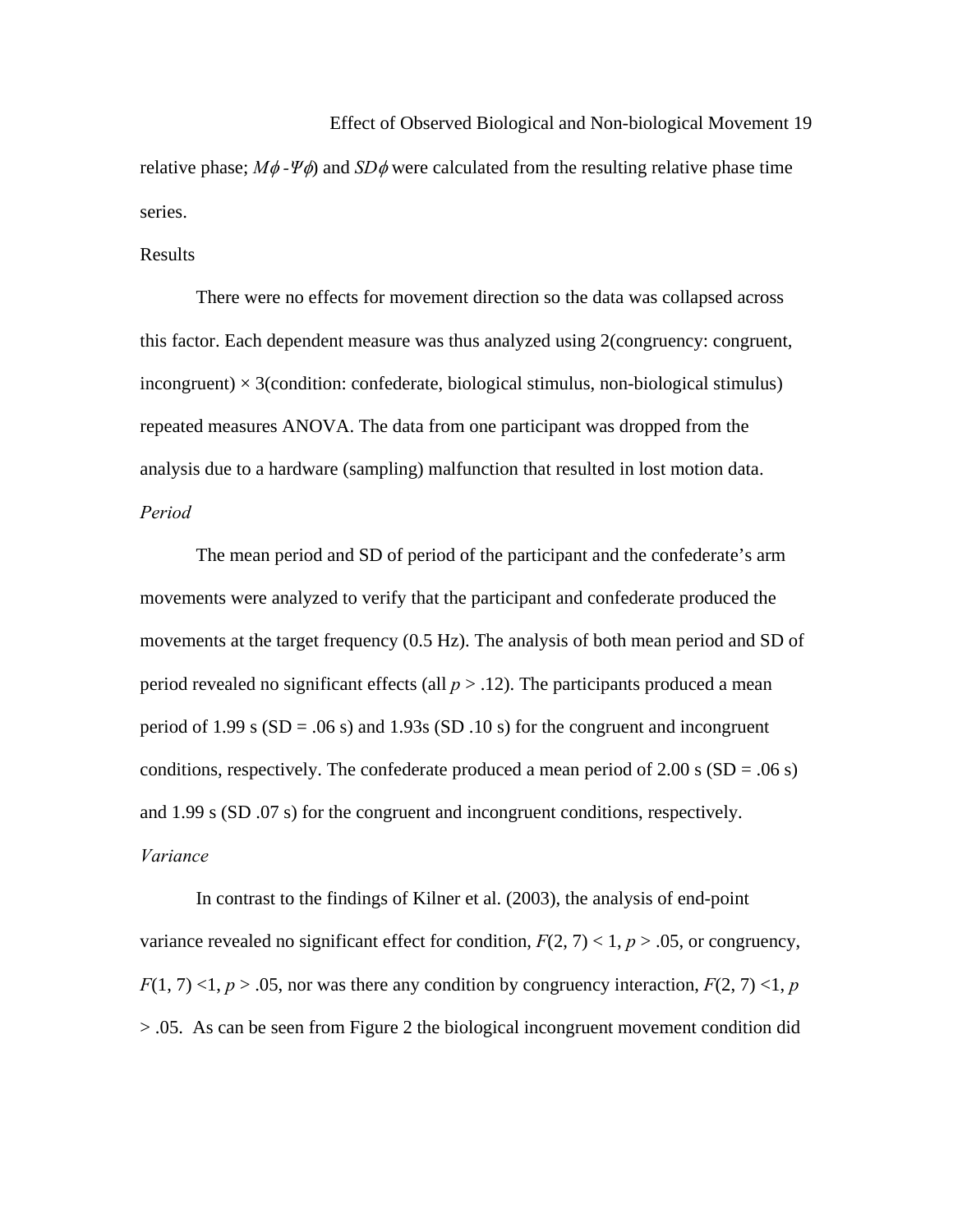Effect of Observed Biological and Non-biological Movement 20 not illicit significantly more variability than the biological congruent condition or any of the robotic conditions.

## *Relative Phase*

 The analysis of the deviation of relative phase revealed a significant main effect for condition  $F(2, 7) = 8.25$ ,  $p < .01$ , a significant main effect for congruency,  $F(1, 7) =$ 10.02,  $p < 0.02$ , and a significant condition x congruency interaction  $F(2, 7) = 5.45$ ,  $p < 0.05$ (see Figure 3). Participants exhibited a phase lead when coordinating with the confederate and a phase lag when coordinating with the computer stimulus. In addition, the magnitude of this phase lag for the computer stimulus conditions was greater for the incongruent compared to the congruent trials.

The analysis of the standard deviation of relative revealed a significant main effect for condition  $F(2, 7) = 4.22$ ,  $p < .05$ , with the coordination being more stable for the biological condition than for both of the computer stimulus conditions (see Figure 4). There was also a significant main effect for congruency  $F(1, 7) = 23.60$ ,  $p \lt 0.01$ , with coordination in congruent conditions being more stable (less variable) than the coordination in the incongruent conditions. There was no interaction between condition and congruency,  $F(2, 7)$  <1,  $p > .05$ .

## Discussion

 The primary focus of Experiment 1 was to replicate the variability findings of Kilner et al. (2003). Kilner found increased variability for the biological incongruent condition, and virtually the same level of variability for all other conditions (baseline, biological congruent, robotic congruent, and robotic incongruent). The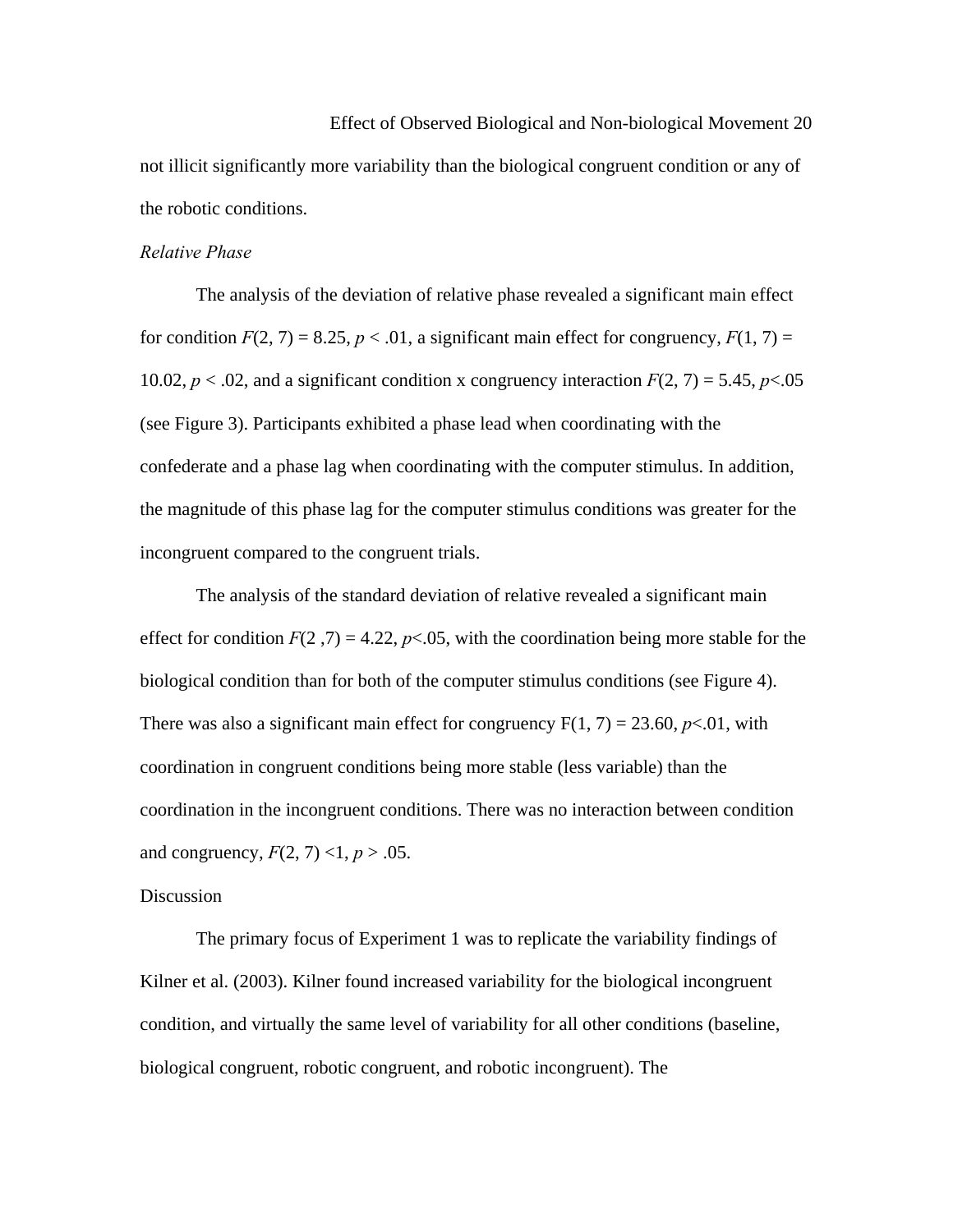Effect of Observed Biological and Non-biological Movement 21 current experiment did not replicate this finding, showing no significant differences between any conditions or congruencies. This suggests that for intentional coordination, subject's movements were not affected by different types of movement (congruency) or movement made by different systems (condition). According to mirror systems theory, interference should have been far greater for the biological incongruent condition compared to all other conditions, but our findings suggest no difference in interference for any of the conditions. Although it is difficult to determine why Kilner's results were not replicated, one possible influence is that the robotic movement in Experiment 1 was sinusoidal, which was not the case in Kilner's study. Sinusoidal movement better resembles biological movement, eliciting more stable coordination and thus less variability (Press, Bird, Flach, & Heyes, 2005). Regardless, their explanation for the influence of incongruent movement on perception and action does not hold for this set of data, because the mirror systems theory posits a completely separate neural representation for robotic motion. The variability findings can only be explained by the dynamic systems theory which suggests that intentional coordination is a strong and stable coupler that will assist in motion consistency in all types of conditions, including non-biological conditions.

 Experiment 1 also investigated whether the difference in variability Kilner observed between biological congruent and biological incongruent motion was due to different coordination strengths between the two types of movement. Although the variability difference Kilner found between these conditions was not replicated, Experiment 1 found that incongruent coordination has weaker attractor strength. For all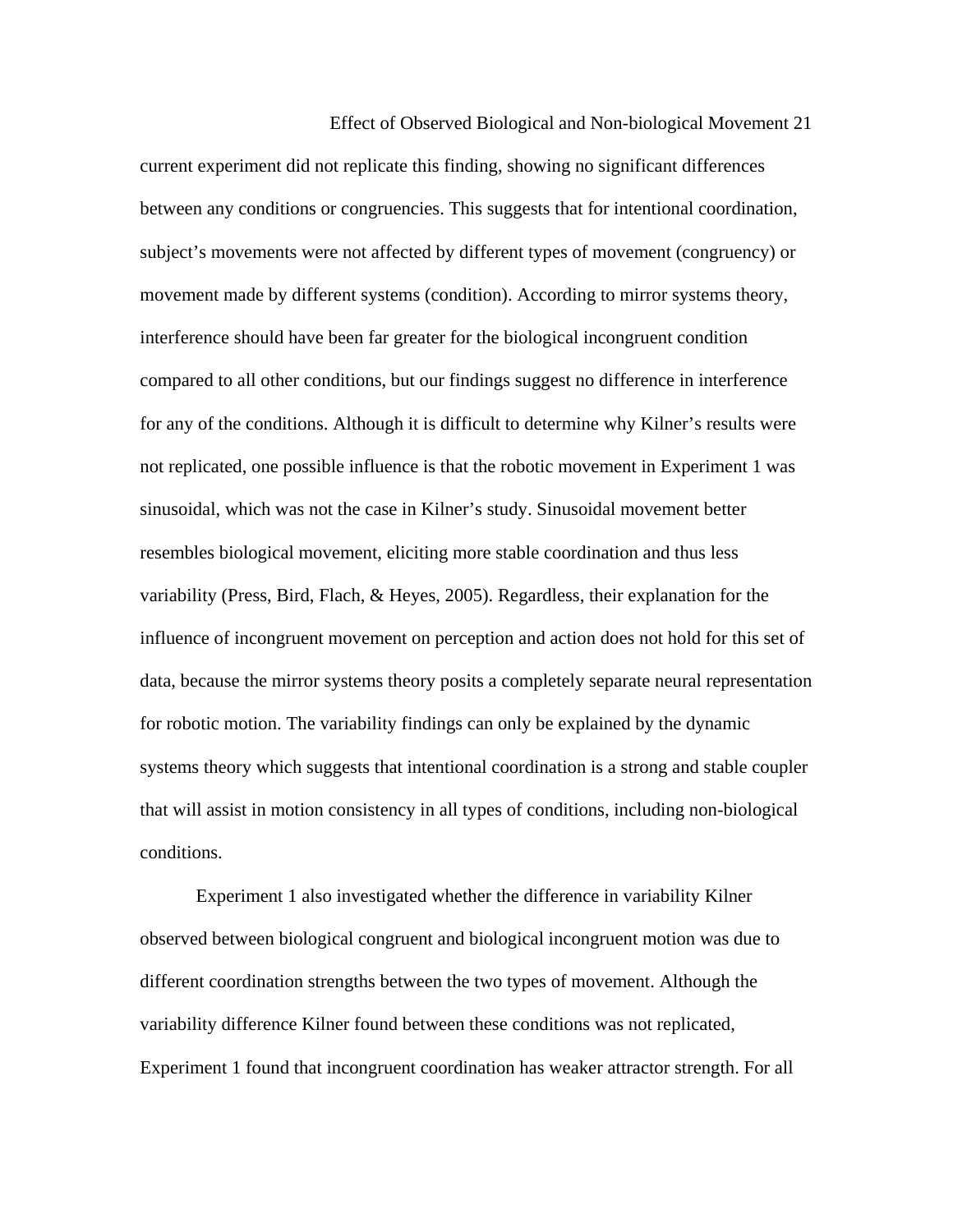Effect of Observed Biological and Non-biological Movement 22 conditions (confederate, biological stimulus, and nonbiological stimulus), congruent coordination showed significantly less standard deviation from relative phase than incongruent coordination, exemplifying stronger (more stable) coordination. Dynamic systems theory explains this difference as a difference in attractor states. It appears that much like inphase has stronger coordination than antiphase, congruent motion has stronger coordination than incongruent motion.

 Results revealed that biological motion elicits significantly stronger coordination than either type of robotic motion. Both congruent and incongruent confederate trials had lower standard deviations of relative phase than any of the biological stimulus and nonbiological stimulus trials. Even though there was no significant evidence that the confederate significantly changed her motion to match that of the participants, this does not rule out the possibility that an immeasurable amount of bidirectional coupling occurred. Dynamic systems literature and studies support this assumption (Kelso 1995; Schmidt & Richardson, 2008). The bidirectional nature of the confederate coordination, along with the system's natural noise, increases the strength of coordination. This increase would not be found with the unidirectional coupling existing between the participant and both robotic conditions. Yet, as dynamic systems theory would predict, coordination was still observed for both robotic conditions, despite both of them being unidirectional and one of them lacking natural movement noise.

 Results for deviation from intended relative phase revealed that, generally, participants exhibited phase lead when coordinating with a confederate and phase lag when coordinating with the computer stimulus. Participants led the confederate's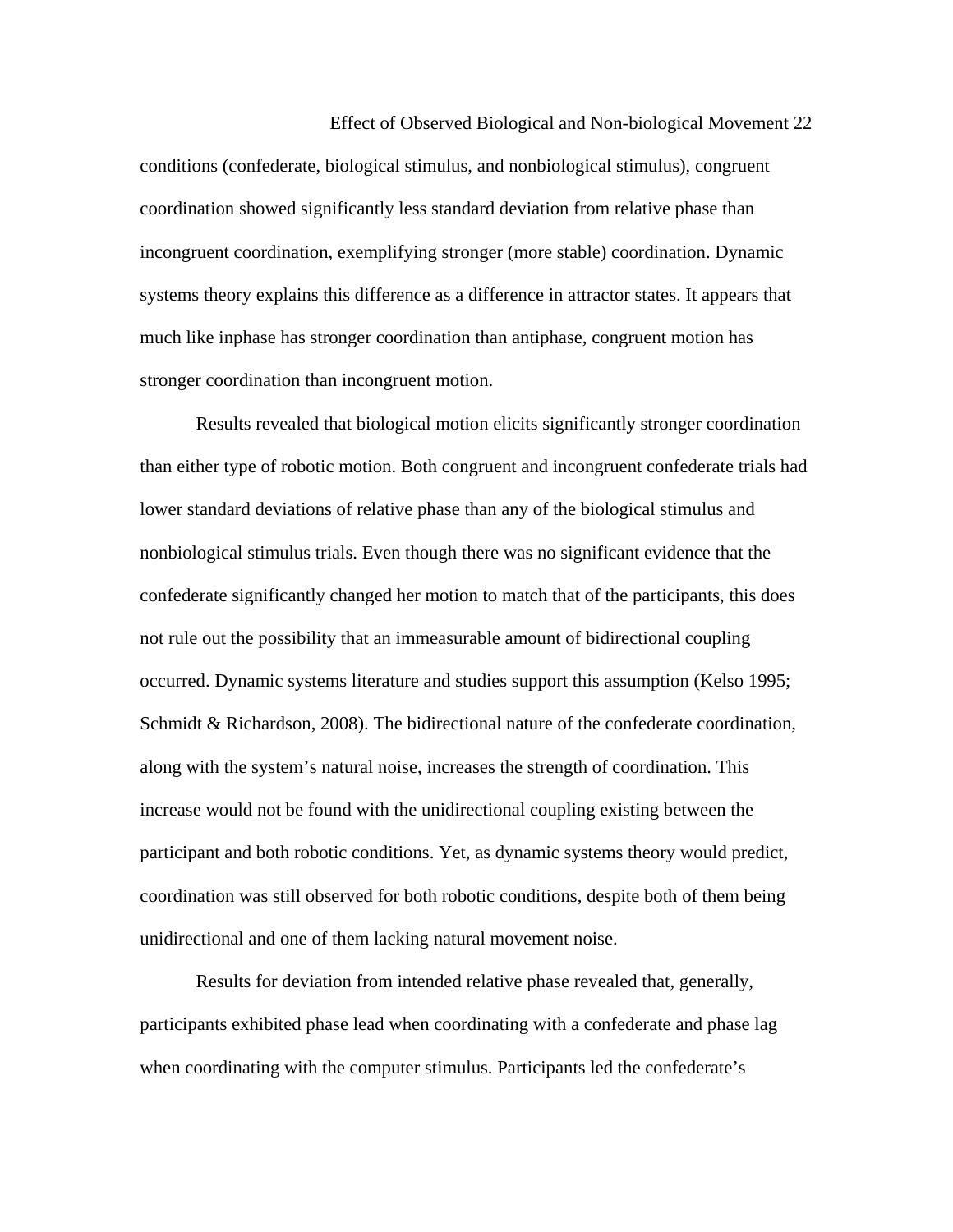Effect of Observed Biological and Non-biological Movement 23 motion, and followed the computer's motion. This may also be a result of the bidirectional nature of the confederate trials. Because of this bidirectionality, participants could assume that the confederate could follow their motion, yet the robotic motion could not. Additionally, phase lag was greater for incongruent motion in the robotic trials, which is further evidence that this movement pattern is inherently less stable. A post hoc analysis on these results reveled that none of the phase lags or leads were significantly different than zero  $(P > .13)$ , suggesting that the original significance finding were due to the negative values of confederate trials and the positive values of both robotic trials. Thus although a clear trend is observed, it is not significant.

#### Experiment 2

Although the results of Experiment 1 demonstrate that more stable coordination occurred for biological motion and congruent motion, the question as to whether unintentional coordination will elicit the same effect remains. Experiment 2 investigated the influence of observed biological and non-biological movements using an unintentional coordination paradigm. Coordination is expected to be weaker, and variability greater for unintentional coordination but the same trend seen for intentional coordination should be observed. Additionally, if coordination is found in the computer stimulus condition, it will lend further support to the dynamic systems explanation of these coordination phenomena.

Method

*Participants*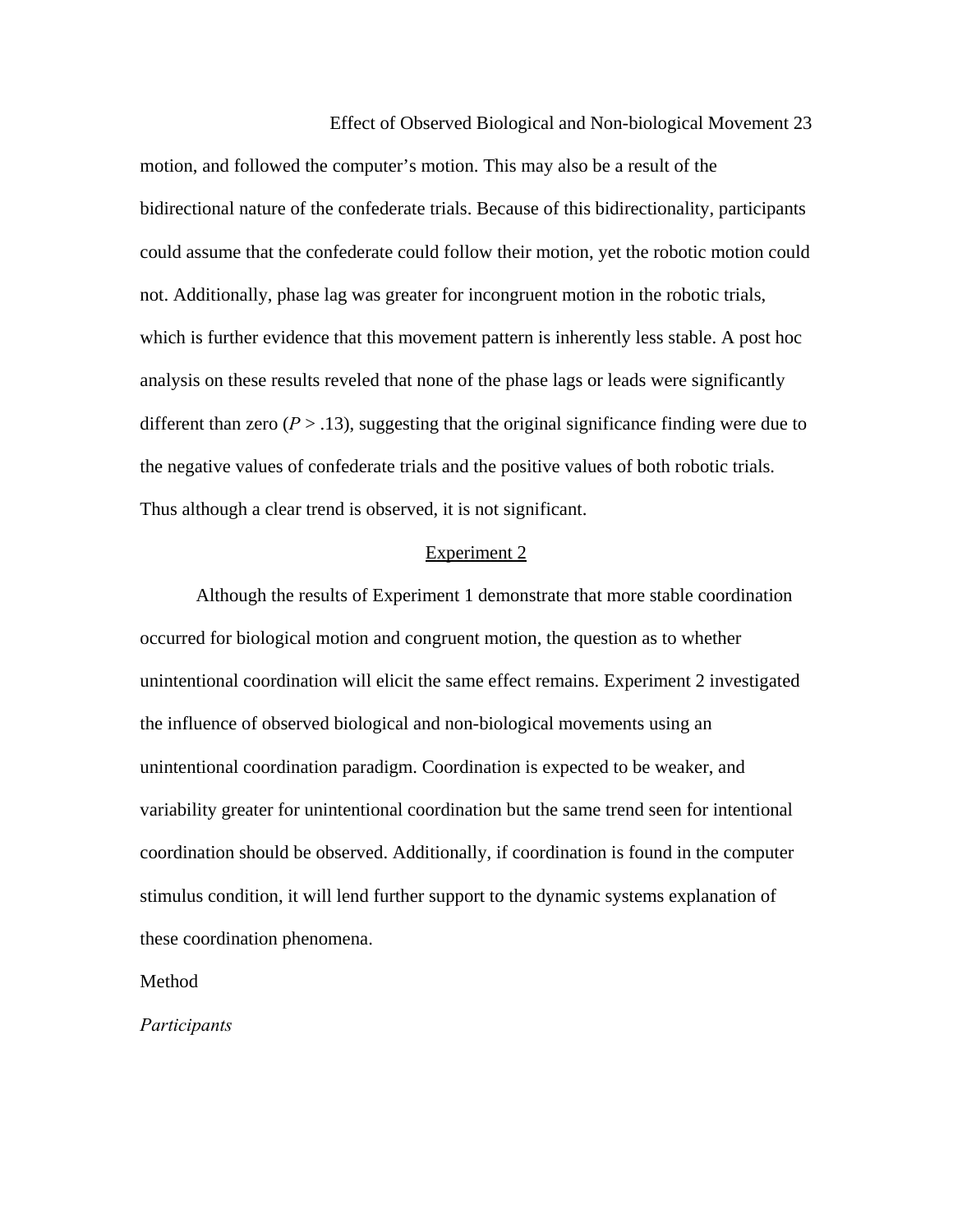Effect of Observed Biological and Non-biological Movement 24 Eight undergraduate students from Colby College participated in the experiment and were monetarily reimbursed (US \$10) for their participation. All participants had full use of their limbs and normal or corrected-to-normal vision.

#### *Tasks and Materials*

 The same tasks and materials used in Experiment 1 were employed for the current experiment. Participants completed the same 14 conditions except they were not instructed to coordinate. While performing each trial, participants looked at two puzzle images with numerous minor differences, and verbally recited the differences as they found them (see Figure 5). The pictures were held at chest height by the confederate and pasted on the chest of the block figure stimulus. This task was meant to disguise the real purpose of the study (measuring coordination and variability of movement), and to assure that participants still visually attended to the confederate and/or block figure stimulus (Richardson et al., 2005). The trials were 45 seconds, instead of 30 seconds as in the Experiment 1, in order to provide adequate time for the puzzle task. To ensure that participants produced movement at the target tempo of 0.5 Hz, participants began swinging their arms in time to a metronome beat for 5 s before the trial began, after which the metronome was shut off for the trial and participants were instructed to try to maintain the same pace throughout the rest of the trial.

## *Procedure*

Participants were told that the purpose of the experiment was to investigate the effect of performing and observing distracting limb movements on problem solving. After signing the consent form, they were instructed on performing the required arm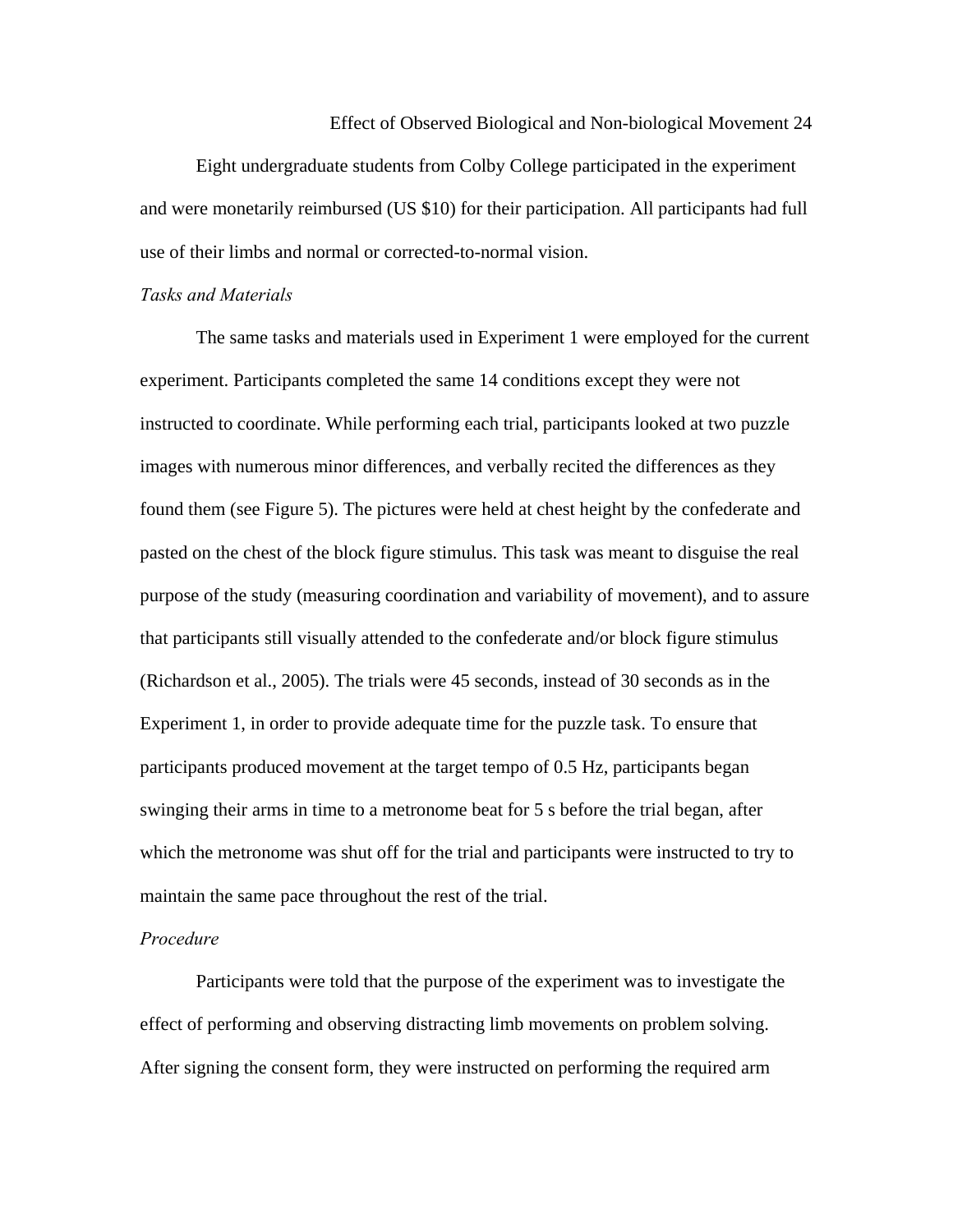Effect of Observed Biological and Non-biological Movement 25 movements. They were told to make vertical and horizontal sinusoidal arm movements about the shoulder. Participants practiced until they were proficient. During the experimental trials, the metronome was not played, except for the first ten seconds of the control trials. Following this they were instructed on performing the puzzle task. They were told to look for the differences between two images presented during each 45 second trial and verbally point out each difference as they found it.

Participants were run in the four different conditions, starting with the baseline conditions, and followed by the remaining three experimental conditions. The order of the three experimental conditions was counterbalanced across participants. The order of the congruent and incongruent trails within each condition was also counterbalanced.

Upon completing all conditions, the participants were asked what they thought the experiment was investigating and then debriefed.

#### *Design and analysis*

The experiment was a 2(movement direction: vertical, horizontal)  $\times$ 2(congruency: congruent, incongruent)  $\times$  3(condition: confederate, biological stimulus, non-biological stimulus) within-subjects design. All of the motion time series for each trail were centered around zero and low-pass filtered with a cut off frequency of 5 Hz using a Butterworth filter.

 As in experiment 1, we determined the stability and accuracy with which the participants and confederate produced the specified period of movement by calculating the mean period and SD of period for each trail. Similarly, the degree to which the participant's arm movements were influenced by the observed movements was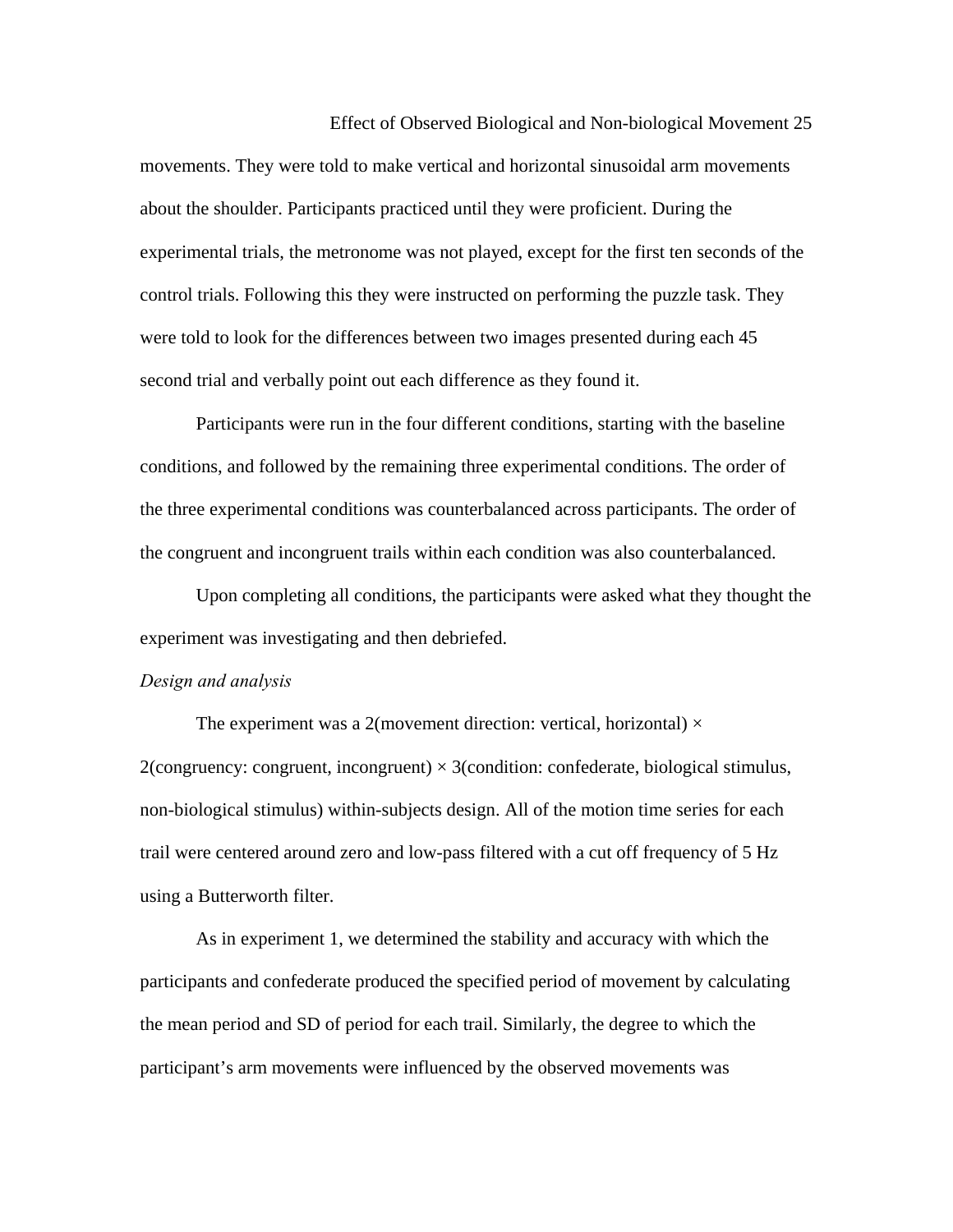Effect of Observed Biological and Non-biological Movement 26 determined by calculating the end-point variance of the participant's arm movements orthogonal to the dominant dimension of movement.

 To determine the degree of unintentional coordination that occurred between the participant's arm movements and the movements of the stimulus or confederate, the distribution of the relative phase angles was calculated for each trial. Recall, that the greater the concentration of phase angles at or near 0˚ or 180˚, the stronger (more stable) the coordination. The difference between the relative phase angles of the two arm movements were computed ( $\phi = \theta_{Ch1} - \theta_{Ch2}$ )—see Experiment 1 for how relative phase angles were calculated—and the percentage of relative phase angles that occurred across the 9 different relative phase regions (i.e., 0-20˚, 21-40˚,...161-180˚) was determined. Results

### *Period*

The mean period of motion for both the participant and the confederate were analyzed to investigate whether the subject maintained the intended period and whether the confederate was affected by the motion of the subject. No significant effect was found for condition, congruency, or the Condition  $\times$  Congruency interaction for the period and standard deviation of period for the participant  $(p > .29)$ . The participants produced a mean period of 1.89 s  $(SD = .11 s)$  and 1.90 s  $(SD = .11 s)$  for the congruent and incongruent conditions, respectively. The confederate produced a mean period of 2.01 s  $(SD = .07 \text{ s})$  and 2.02 s  $(SD .06 \text{ s})$  for congruent and incongruent conditions, respectively. *Variance*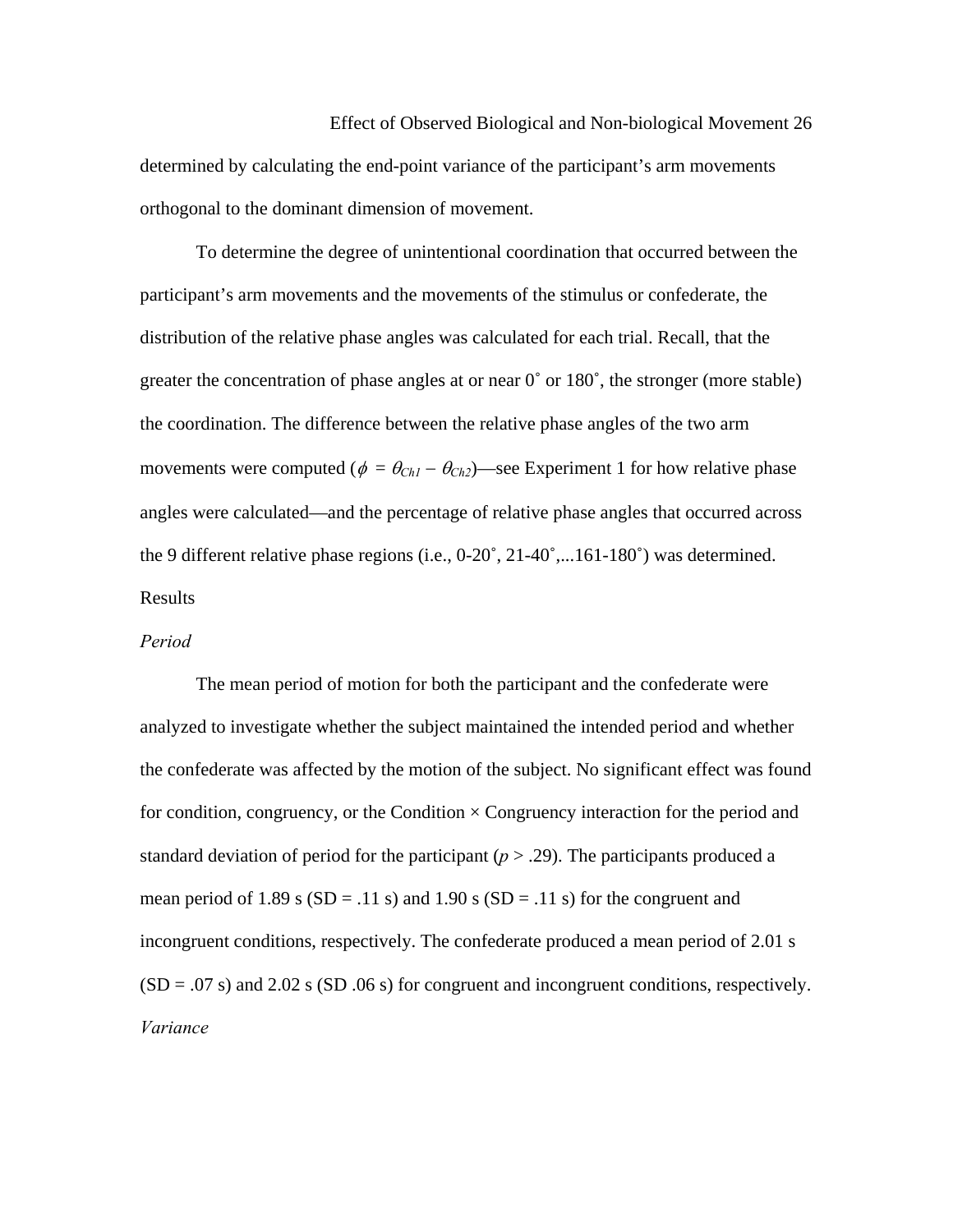The analysis of the end-point variance revealed a significant effect for condition,  $F(2, 8) = 4.79$ ,  $p < 0.02$ . As can be seen from Figure 6, there was less variance for both congruent and incongruent biological conditions than for any of the robotic conditions and the baseline conditions. There was also a marginal effect for congruency,  $F(1, 8) =$ 4.32,  $p < 0.08$ , with more variability for congruent trials than for incongruent trials. There was no Condition  $\times$  Congruency interaction F(2, 8) <1, p > .05).

#### *Distribution of Relative Phase*

 The analysis of the distribution of relative phase revealed a significant effect of phase region,  $F(8,8) = 2.74$ ,  $p < 0.02$  and a significant three-way interaction between, condition, congruency and phase region,  $F(16,8) = 2.16$ , p<.02. As can bee seen from Figure 7, the participants became unintentionally coordinated with the movements of the confederate and with the movements of the computer-stimulus in both the computerbiological and computer non-biological conditions. Unintentional coordination was also observed for both the congruent and incongruent trails, and although there appears to be more antiphase coordination for the confederate incongruent and biological stimulus incongruent conditions, this difference was viewed as trivial due to the arbitrary definitions of inphase and antiphase for the incongruent trials (because they are on different spatial frames of reference, there is no definite  $0^{\circ}$  or  $180^{\circ}$  phase relation). **Discussion** 

 Unlike Experiment 1, Experiment 2 found significant differences between the variability of conditions and congruencies. Variability was higher for incongruent motion in all conditions, further suggesting that incongruent motion is an inherently less stable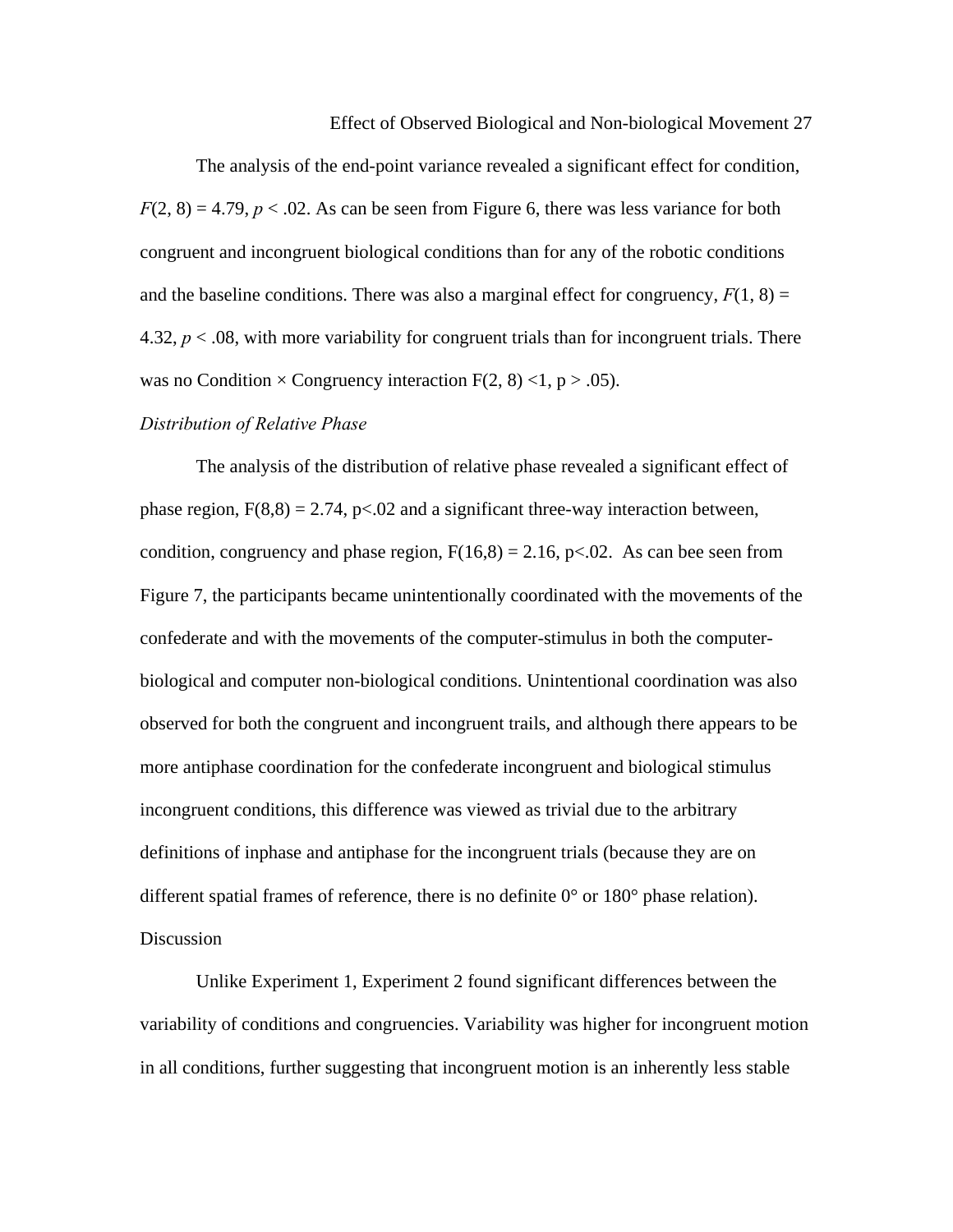movement pattern than congruent motion. Both types of biological motion had significantly less variability than any other condition, including the baseline condition, suggesting that the bidirectional coupling had an even greater influence on unintentional coordination than on intentional coordination. Thus biological motion elicits more stable movement coordination patterns because it has a greater coupling strength than any type of robotic motion.

 The synchrony findings from Experiment 2 further support a dynamic systems explanation of the mutual influences of perception and action. As dynamic systems theory would predict, coordination was found in all conditions and congruencies. Mirror systems theory would not predict unintentional coordination (or imitation) for any of the robotic conditions—because robotic motions are represented in different neural locations—whereas dynamic systems theory predicts that a system will become entrained with any environmental system as long as adequate coupling exists and the difference in maintenance frequencies between the systems is not greater than the strength of the coupling. Not only was coordination observed for all conditions, but the amount of coordination was similar, further suggesting a dynamic systems explanation of the phenomena. We did not find any significant differences between the conditions or congruencies. Although the previous results suggest that the bidirectional coupling that occurred in the confederate trials should have caused greater coordination for this condition, and the weaker attractor for incongruent motion should have caused less coordination for all incongruent trials, dynamic systems theory explains why this was not found. Unintentional coordination is naturally weaker than intentional coordination, and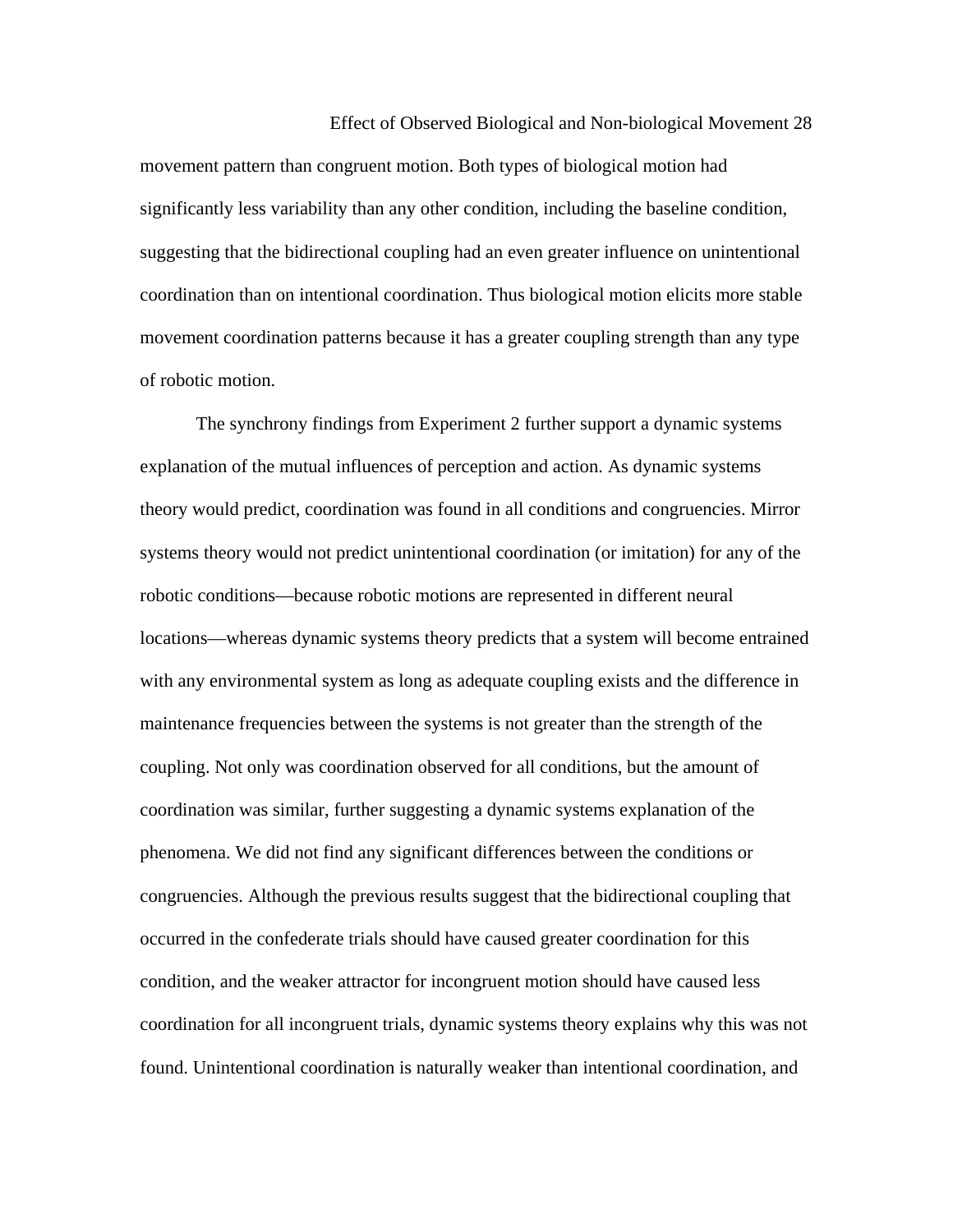Effect of Observed Biological and Non-biological Movement 29 thus does not elicit as robust findings. Because of this, an increase in the control parameter (*Δω*) is often necessary to test coordination stability (Schmidt & Richardson, 2008). The frequency of arm movements in this experiment (0.5Hz) wasn't fast enough to sufficiently test the inherent stability of the two movement patterns. Thus future experiments should examine whether an increase in the frequency, or frequency detuning, demonstrate congruent coordination to be a more stable pattern of coordination than incongruent coordination, exhibiting a bifurcation pattern that one would predict based on the standard deviation of relative phase data from Experiment 1 and the variability data in Experiment 2.

## **Conclusions**

 The results of Experiment 1 and Experiment 2 are better explained by the dynamic systems theory than the mirror systems theory. The observed relationship between perception and action, and how this relationship resulted in interpersonal coordination, can only be fully explained by the dynamic systems theory.

Experiment 1 did not find any variability differences indicative of mirror neuron interference. The strong coordination and weak variability witnessed in this first experiment demonstrate a stable coupling occurring between two intentionally coordinated systems, as explained by the coupled oscillator dynamic and dynamic systems theory. Also explained by the coupled oscillator dynamic is the greater stability of biological coordination, because it has an inherently stronger coupling as a result of its bidirectional nature. Finally, the first experiment showed incongruent coordination to be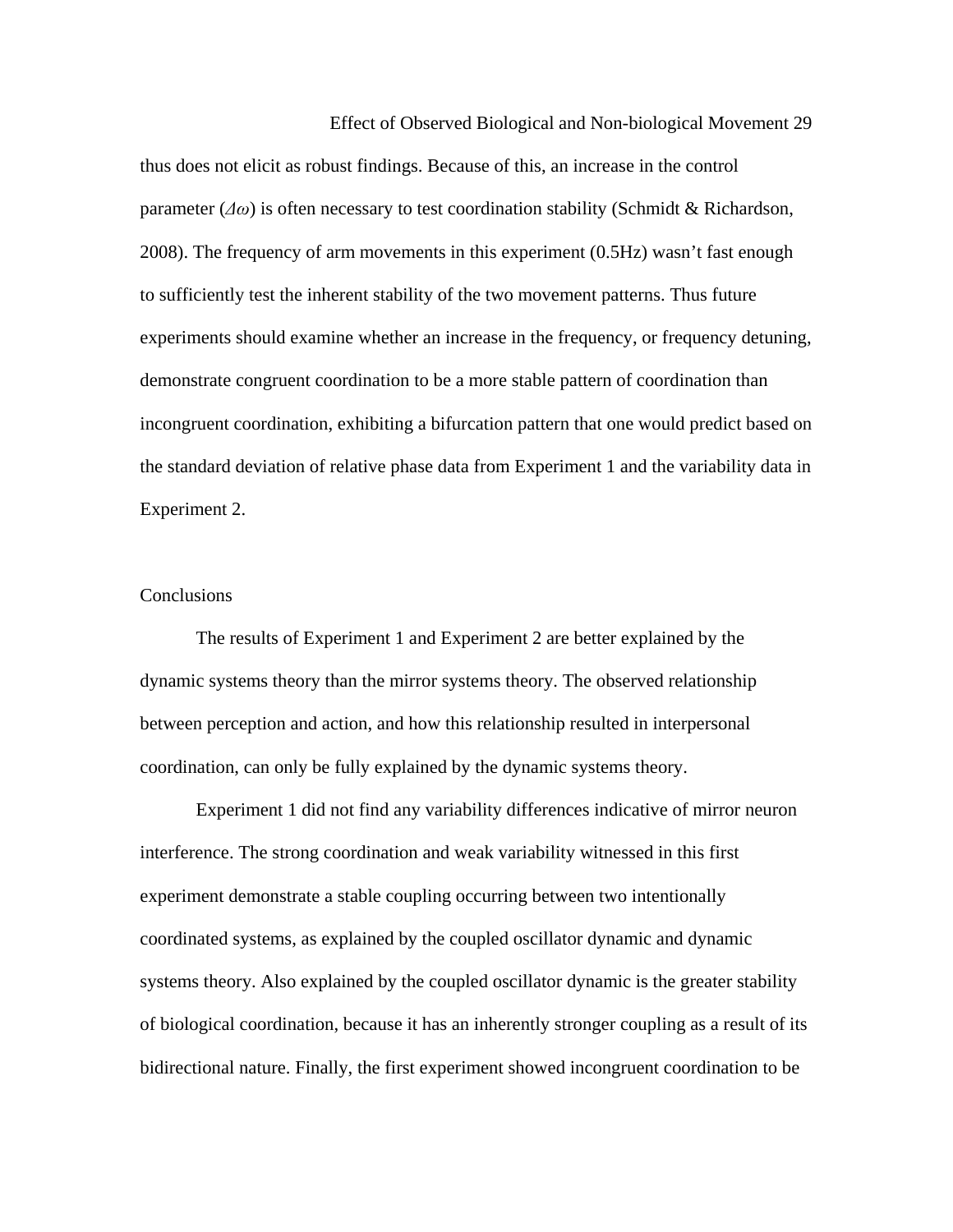Effect of Observed Biological and Non-biological Movement 30 less stable than congruent coordination for all conditions, which could cause greater variability.

 Experiment 2 found unintentional biological motion to be more stably coordinated (less variable), which is best explained by the self-organized coupled oscillator dynamic because of its stronger bidirectional coupling. Incongruent motion was more variable across all trials, adding evidence to the argument that it is an inherently weaker movement coordination state. Finally, coordination was observed across all conditions, a phenomenon dynamic systems theory would predict, but which mirror systems theory can not explain in the robotic trials, because of its emphasis on neural representations.

 None of this is to say that mirror neurons do not exist, or that they do not have an effect on action and perception, including imitation and interference, but mirror systems theory is not a complete explanation of the observed phenomena. It can only explain certain aspects of movement coordination (biological coordination), but can not explain entrainment with environmental stimuli. It is also unable to explain the weaker coordination observed for all types of incongruent motion. Dynamic systems theory more completely explains these phenomena (among many others). Mirror systems theory is not a complete explanation. Instead, mirror neurons appear to be just another level at which coordination as explained by the dynamic systems theory presents itself. Not only do selforganized coordinating behaviors governed by the coupled oscillator dynamic occur in firefly flashing, cricket chirping, between limbs, and between people, but they also occur between neurons in the STS.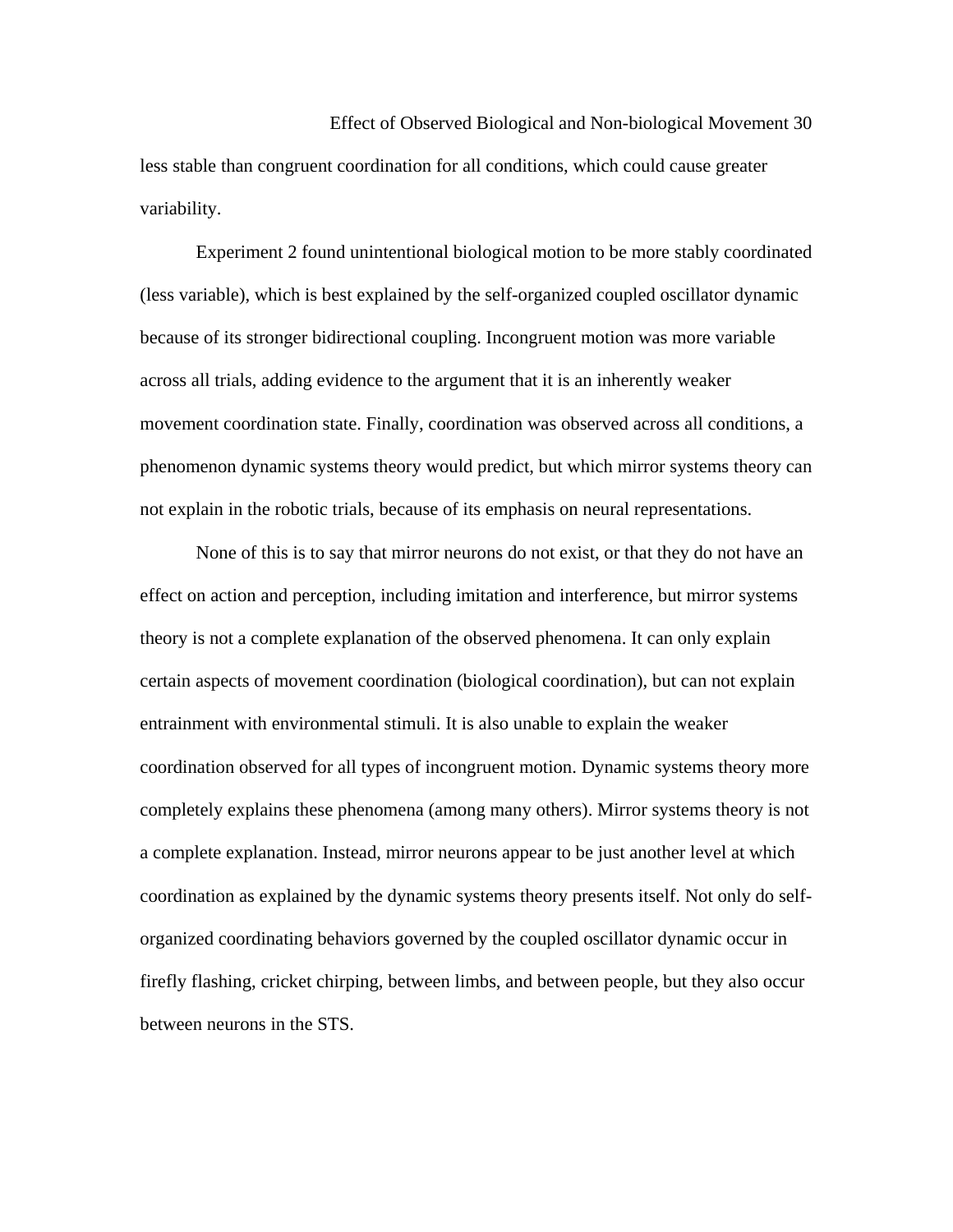Future research should focus on variability in intentional coordination, to further examine why the results of Experiment 1 and the results of the study conducted by Kilner et al. (2003) did not agree. A study investigating variability with two conditions of robotic motion, one with sinusoidal motion and one without, would test whether the theory presented in this paper accurately explains the failure to replicate Kilner's findings. If it did, it would lend further support to dynamic systems theory, by eschewing the idea of robotic motion being represented in a completely different location, and by adding evidence to the theory that the more nonbiological motion resembles biological motion, the greater coordination is (Press, Bird, Flach &Heyes, 2005).

 Future research should also further test the hypothesis that incongruent motion is inherently weaker attractor than congruent motion. One way to examine this would be to rerun the unintentional coordination experiment increasing either the frequency or the frequency detuning to see whether a nonlinear bifurcation transition, as observed in antiphase and inphase motion, occurred for incongruent and congruent motion.

 The current experiment provides evidence for a dynamical systems explanation of the relationship between perception and action and the results of this relationship, including those results explained by the mirror systems theory.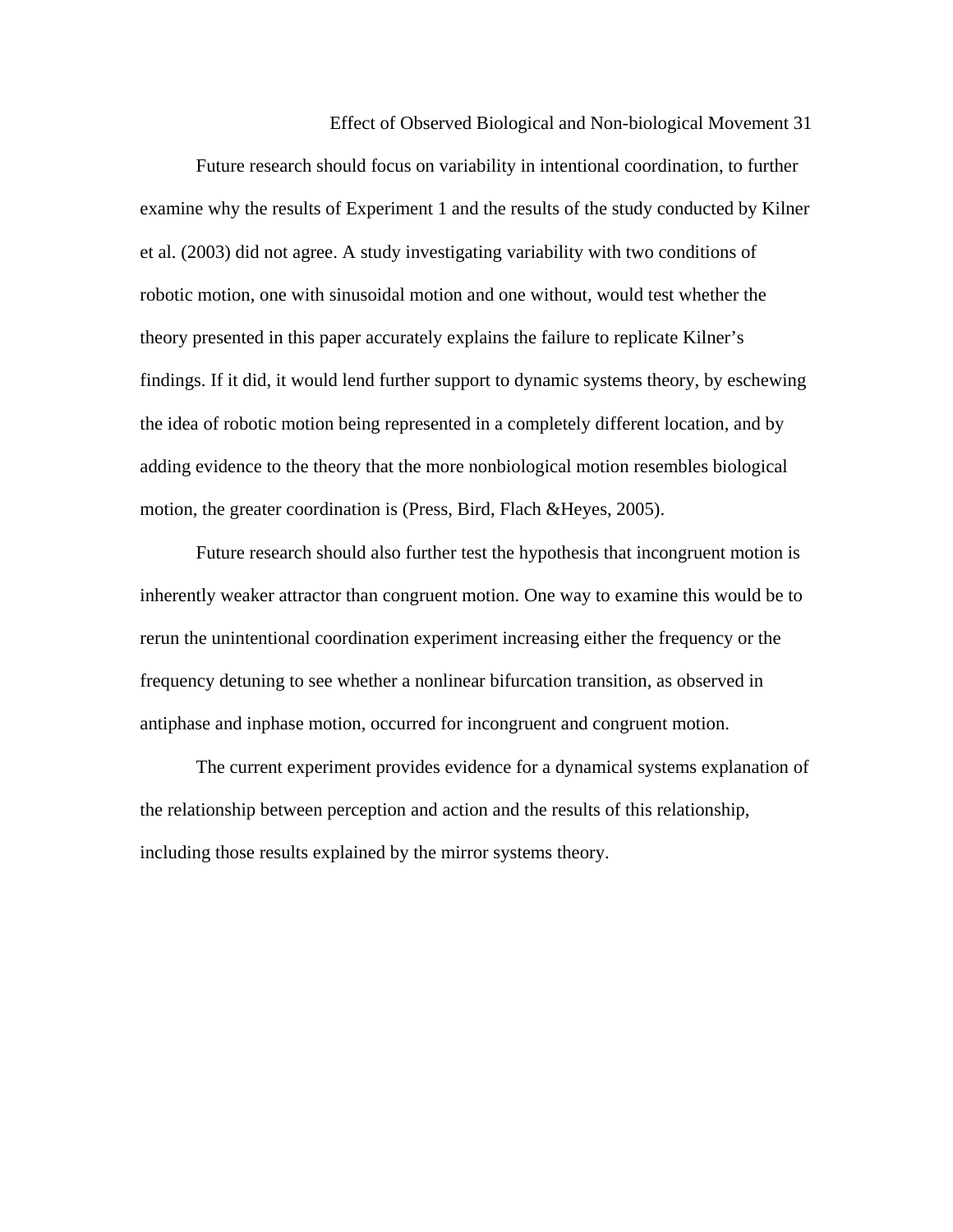- Allison, T., Puce, A., & McCarthy, G. (2000). Social perception from visual cues: role of the STS region. *Trends in Cognitive Science, 4*, 267-278.
- Asch, S. E. (1952). *Social facts: The products of interaction.* Englewood Cliffs, NJ, US: Prentice Hall Inc.
- Aziz-Zadeh, L., Maeda, F., Zaidel, E., Mazziota, J., & Iacoboni, M. (2002). Lateralisation in motor facilitation during action observation: a TMS study. *Experimental Brain Research, 144*, 127-131.
- Bertenthal, B. I. (1993). Infants' perception of biomechanical motions: intrinsic image knowledge-based constraints. In C. Granrud (Ed.), *Visual perception and cognition in infancy* (pp.175-214). Hillsdale, NJ: Erlbaum.
- Blakemore, S. -J., & Firth, C. (2005). The role of motor contagion in the prediction of action. *Neuropsychologia, 43*, 260-267.
- Brass, M., Bekkering, H., & Prinz, W. (2001). Movement observation affects movement execution in a simple response task. *Acta Psychologica, 106*, 3-22.
- Brass, M., & Heyes, C. (2005). Imitation: is cognitive neuroscience solving the correspondence problem?. *Trends in Cognitive Sciences, 9(10)*, 489-495.
- Buccino, G., Binkofski, F., Fink, G. R., Fadiga, L., Fogassi, L., Gallese, V., Seitz, R. J., Zilles, K., Rizzolatti, G., & Freund, H. –J. (2001). Action observation activates premotor and parietal areas in a somatotopic manner: an fMRI study. *European Journal of Neuroscience, 13*, 400-404.

Cochin, S., Barthelemy, C., Rouz, S., & Martineu, J. (1999). Observation and execution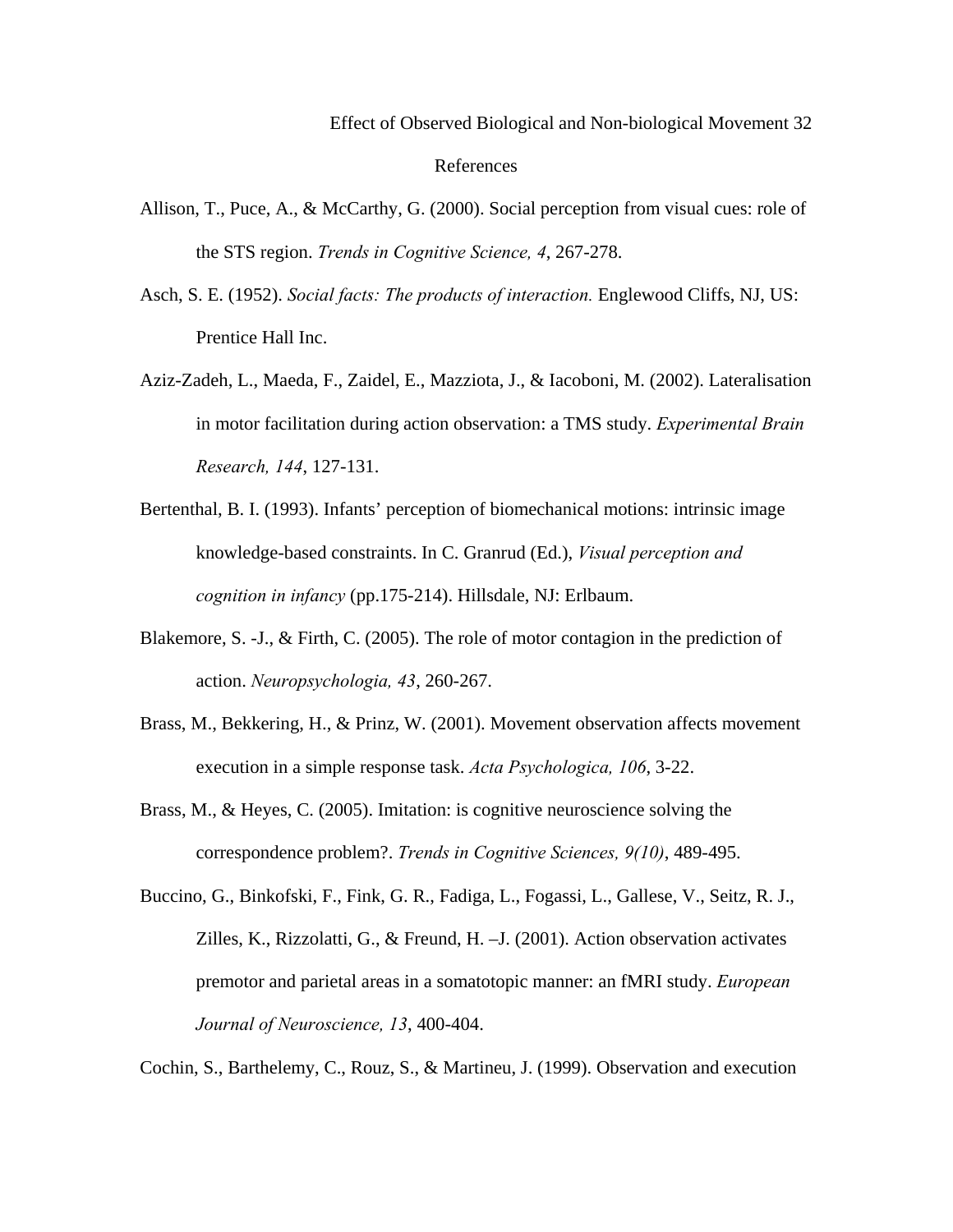Effect of Observed Biological and Non-biological Movement 33 of movement: similarities demonstrated by quantified electroencephalography.  *European Journal of Neuroscience, 11*, 1839-1842.

- Craighero, L., Bello, A., Fadiga, L., & Rizzolatti, G. (2002). Hand action preparation influences the responses to hand pictures. *Neuropsychologia, 40*, 492-502.
- Firth, C. D., & Firth U. (1999). Interacting minds a biological basis. *Science, 286*, 1692-1695.
- Gallese, V., Fadiga, L., Fogassi, L., & Rizzolatti, G. (1996). Action recognition in the premotor cortex. *Brain, 119*, 593-609.
- Grezes, J., Costes, N., & Decety, J. (1998). Top-down effects of strategy on the perception of human biological motion: a PET investigation. *Cognitive Neuropsychology, 15*, 553-582.
- Grezes, J., Costes, N., & Decety, J. (1999). The effects of learning and intention on the neural network involved in the perception of meaningless actions. *Brain, 122*, 1875-1887.
- Gilmore, R. (1981). *Catastrophe theory for scientists and engineers*. New York: Wiley & Sons.
- Grossman, E., & Blake, R. (2001). Brain activity evoked by inverted and imagined motion. *Vision Research, 41*, 1475-1482.
- Grossman, E., Donnelly, M., Price, R., Pickens, D., Neighbor, G., et al. (2000). Brain areas involved in perception of biological motion. *Journal of Cognitive Neuroscience, 12*, 1475-1482.

Hanson, F. E. (1978). Comparative studies of firefly pacemakers. *Federation*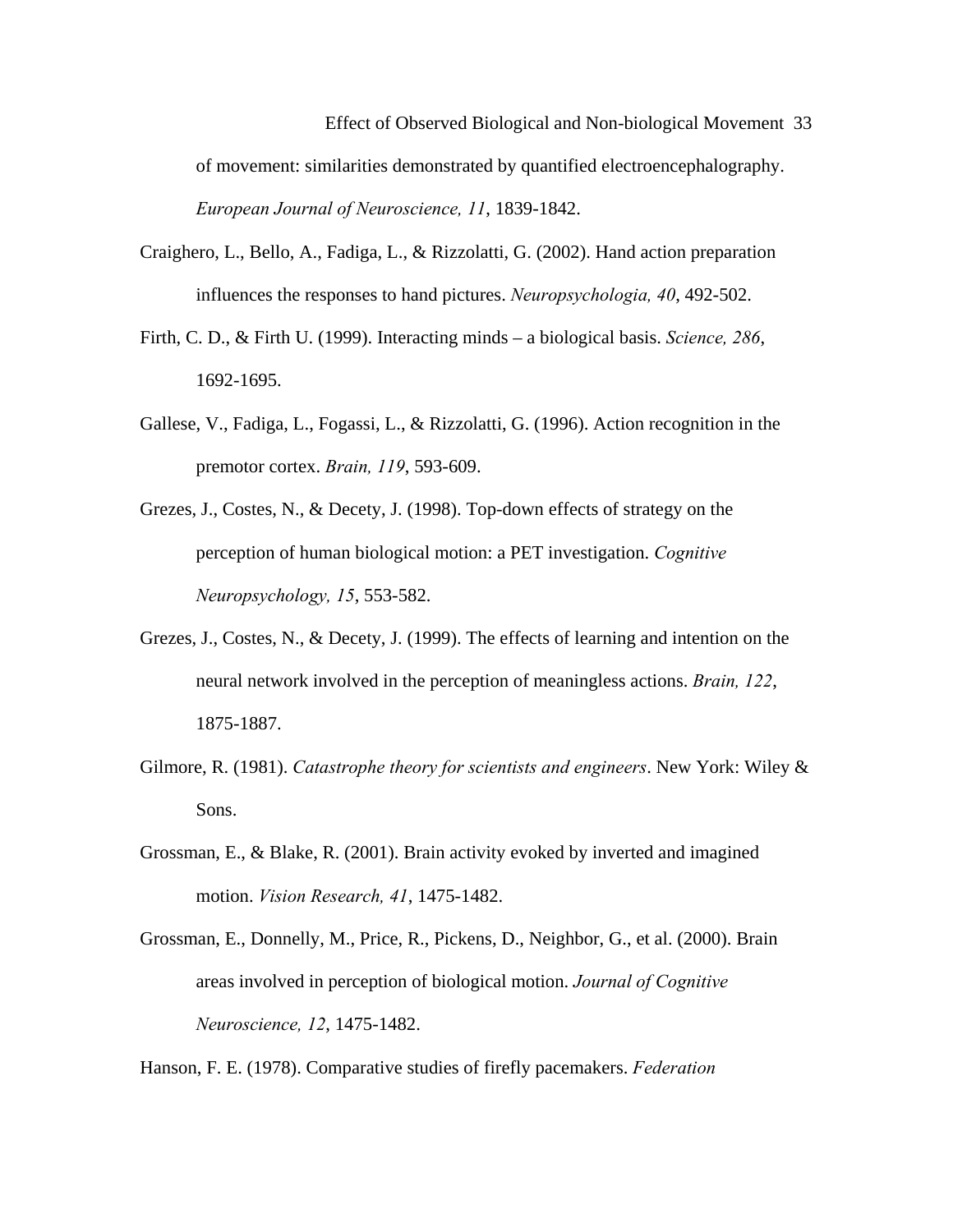Effect of Observed Biological and Non-biological Movement 34 *Proceedings, 37*, 2158-2164.

Haken, H. (1977/1983). *Synergetics: An introduction*. Heidelberg: Springer-Verlag.

- Hoyt, D. F., & Taylor, R. C. (1981). Gait and energetics of locomotion in horses. *Nature, 292(5820)*, 239-240.
- Iacoboni, M., Kubota, K., Brass, M., Bekkering, H., Woods, R. P., Dubeau, M. C., Mazziota, J. C., & Rizzolatti, G. (2001). Reafferent copies of imitated actions in the right superior temporal cortex. *Proceedings of the National Academy of Sciences of the United States of America, 98*, 13995-13999.
- Kelso, J. A. S. (1995). *Dynamic patterns*. Cambridge, MA: MIT Press.
- Kelso, J. A. S., Scholz, J. P., Schöner, G. (1986). Nonequilibrium phase transitions in coordinated biological motion: critical fluctuations. *Physics Letters, 118*, 279-284.
- Kugler, P. N., & Turvey, M. T. (1987). *Information, natural law and the self-assembly of rhythmic movement*. Hillsdale, NJ: Erlbaum.
- Kilner, J. M., Paulignan, Y., & Blakemore, S. -J. (2003). An interference effect of observed biological movement on action. *Current Biology, 13*, 522-525.
- Muthukumaraswamy, S. D., & Johnson, B. W. (2004). Primary motor cortex activation during action observation revealed by wavelet analysis of the EEG. *Clinical Neurophysiology, 115*, 1760-1766.
- Newtson, D., Hairfield, J., Bloomingdale, J., & Cutino, S. (1987). The structure of action and interaction. *Social Cognition, 5(3)*, 191-237.

Press, C., Bird, G., Flach, R., & Heyes, C. (2005). Robotic movement elicits automatic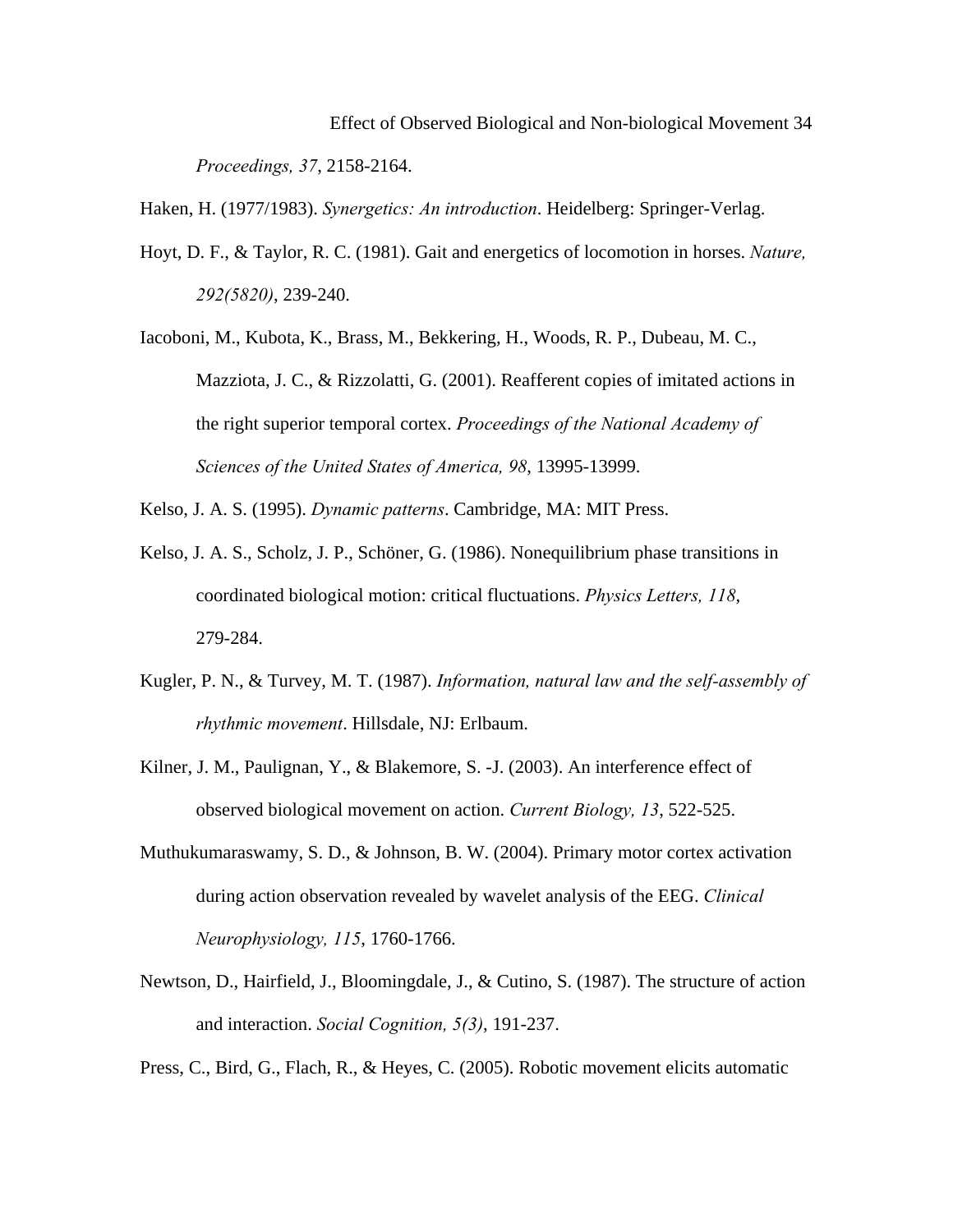Effect of Observed Biological and Non-biological Movement 35 imitation. *Cognitive Brain Research, 25*, 632-640.

- Richardson, M. J., Marsh, K. L., & Schmidt, R. C. (2005) Effects of visual and verbal information on the unintentional interpersonal coordination. *Journal of Experimental Psychology: Human Perception and Performance, 31*, 62-79.
- Riley, M. A., & Turvey, M. T. (2002). Variability and determinism in motor behavior. *Journal of Motor Behavior, 34*, 99-125.
- Schmidt, R. C., Bienvenu, M., Fitzpatrick, P. A., & Amazeen, P. G. (1998). A comparison of intra- and interpersonal interlimb coordination: coordination breakdowns and coupling strength. *Journal of Experimental Psychology: Human Perception and Performance, 24*, 884-900.
- Schmidt, R. C., Christianson, N., Carello, C., & Baron, R. (1994). Effects of social and physical variables on between-person visual coordination. *Ecological Psychology, 16*, 227-247.
- Schmidt, R. C., & O'Brien, B. (1997). Evaluating the dynamics of unintended interpersonal coordination. *Ecological Psychology, 9*, 189-206.
- Schmidt, R. C. & Richardson, M. J. Dynamics of Interpersonal Coordination. (In Press)
- Schmidt, R. C., Richardson, M. J. Arsenault, C. A., & Galantucci, B. (2007). Visual tracking and entrainment to an environmental rhythm. *Journal of Experimental Psychology: Human Perception and Performance, 33(4)*, 860-870.
- Strafella, A. P., & Paus, T. (2000). Modulation of cortical excitability during action observation: a transcranial magnetic stimulation study. *Neuro-Report, 11*, 2289-2292.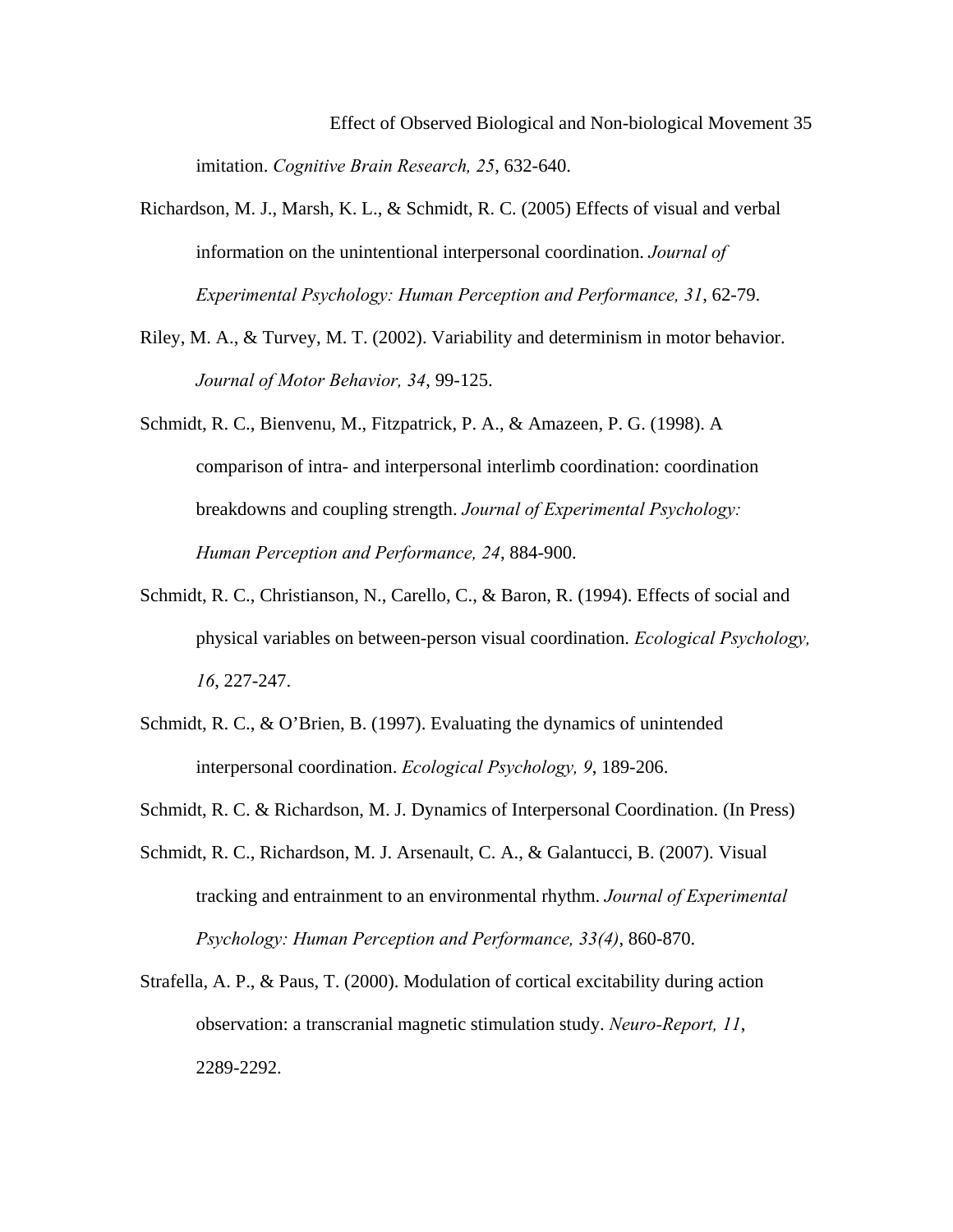- Tognoli, E., Legarde, J., DeGuzman, G. C., & Kelso, J. A. S. (2007). The phi complex as A neuromarker of human social coordination. *Proceedings of the National Academy of Sciences of the United States of America, 104(19)*, 8190-8195.
- Turvey, M. T., Rosenblum, L. D., Schmidt, R. C., & Kugler, P. N. (1986). Fluctuations and phase symmetry in coordinated rhythmic movement. *Journal of Experimental Psychology: Human Perception and Performance, 12*, 564-583.
- Vogt, S., Taylor, P., & Hopkins, B. (2003). Visuomotor priming by pictures of hand Postures : perspective matters. *Neuropsychologia, 41*, 941-951.
- Vogt, S., & Thomaschke, R. (2007). From visuo-motor interactions to imitation learning: behavioural and brain imaging studies. *Journal of Sports Sciences, 25(5)*, 497-517.
- von Holst, E. (1973). *The collected papers of Eric von Holst: Vol. 1. The behavioral physiology of animal and man* (R. Martin, Ed. & Trans.). Coral Gables, FL: University of Miami Press. (Original work published 1939).
- Walker, T. J. (1969). Systematics and acoustic behavior of United States crickets of the genus *Cyrtoxipha* (Orthoptera: Gryllidae). *Annals of the Entomological Society of America, 62*, 945-952.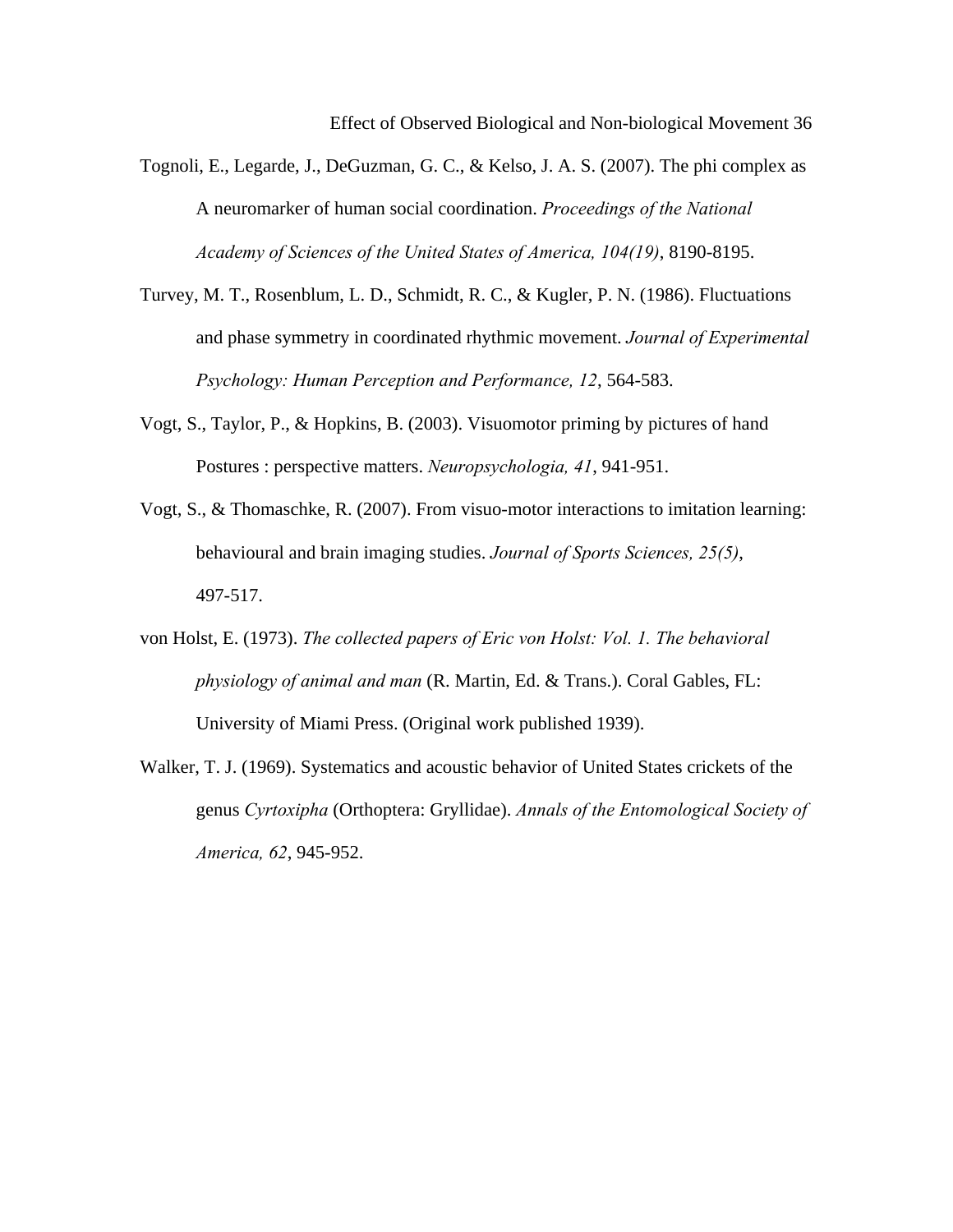## Figure Captions

Figure 1. Block figure stimulus used for the biological and non-biological stimulus conditions.

Figure 2. Non-significant variance across all conditions for Experiment 1.

Figure 3. Deviation from relative phase across all conditions for Experiment 1.

Figure 4. SD of relative phase across all conditions for Experiment 1.

Figure 5. Two puzzle image examples.

Figure 6. Variance across all conditions for Experiment 2.

Figure 7. a. Distribution of relative phase for the confederate condition for Experiment 2.

b. Distribution of relative phase for the biological stimulus condition for Experiment 2.

c. Distribution of relative phase for the non-biological stimulus condition for Experiment

2.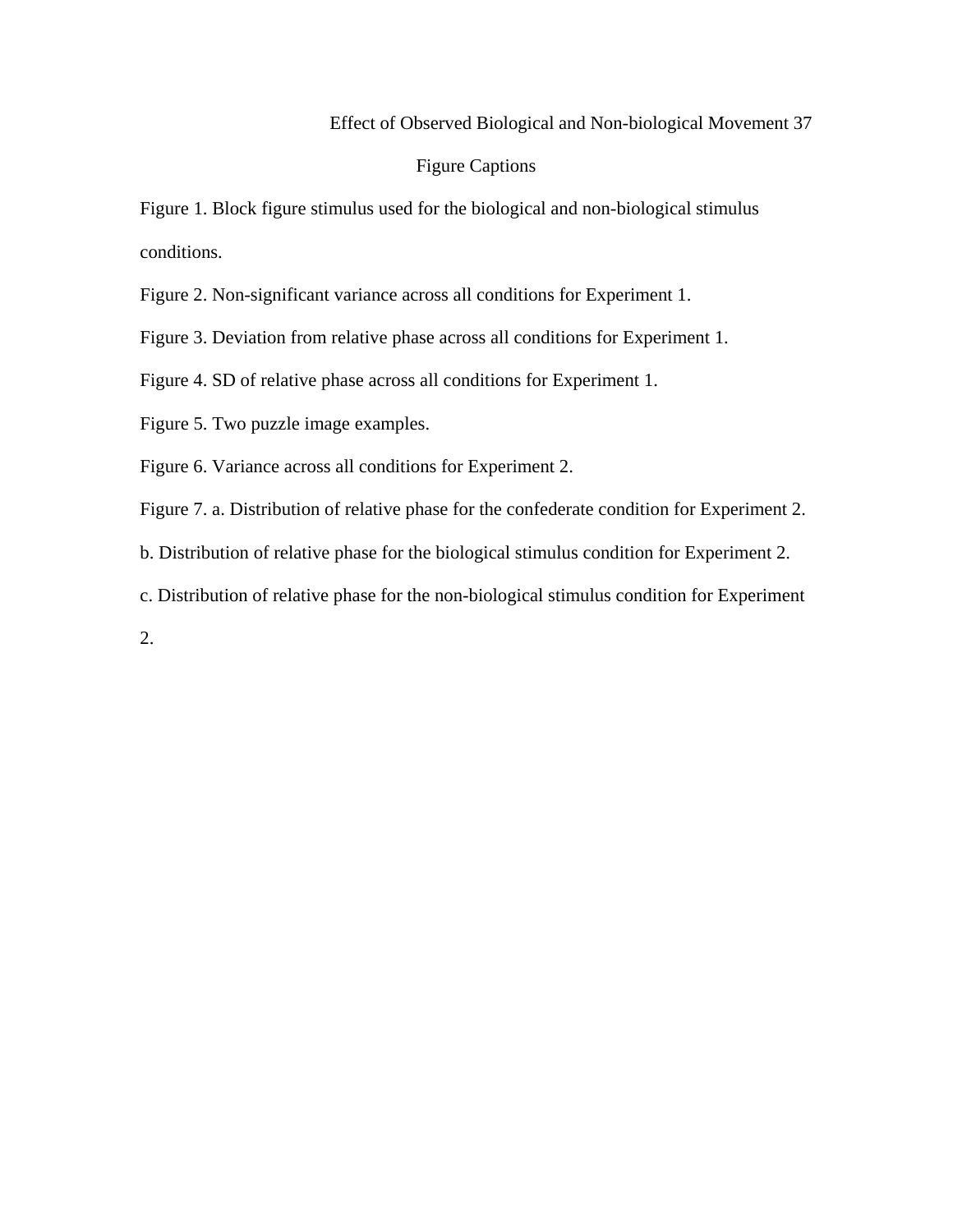

**Figure 1.**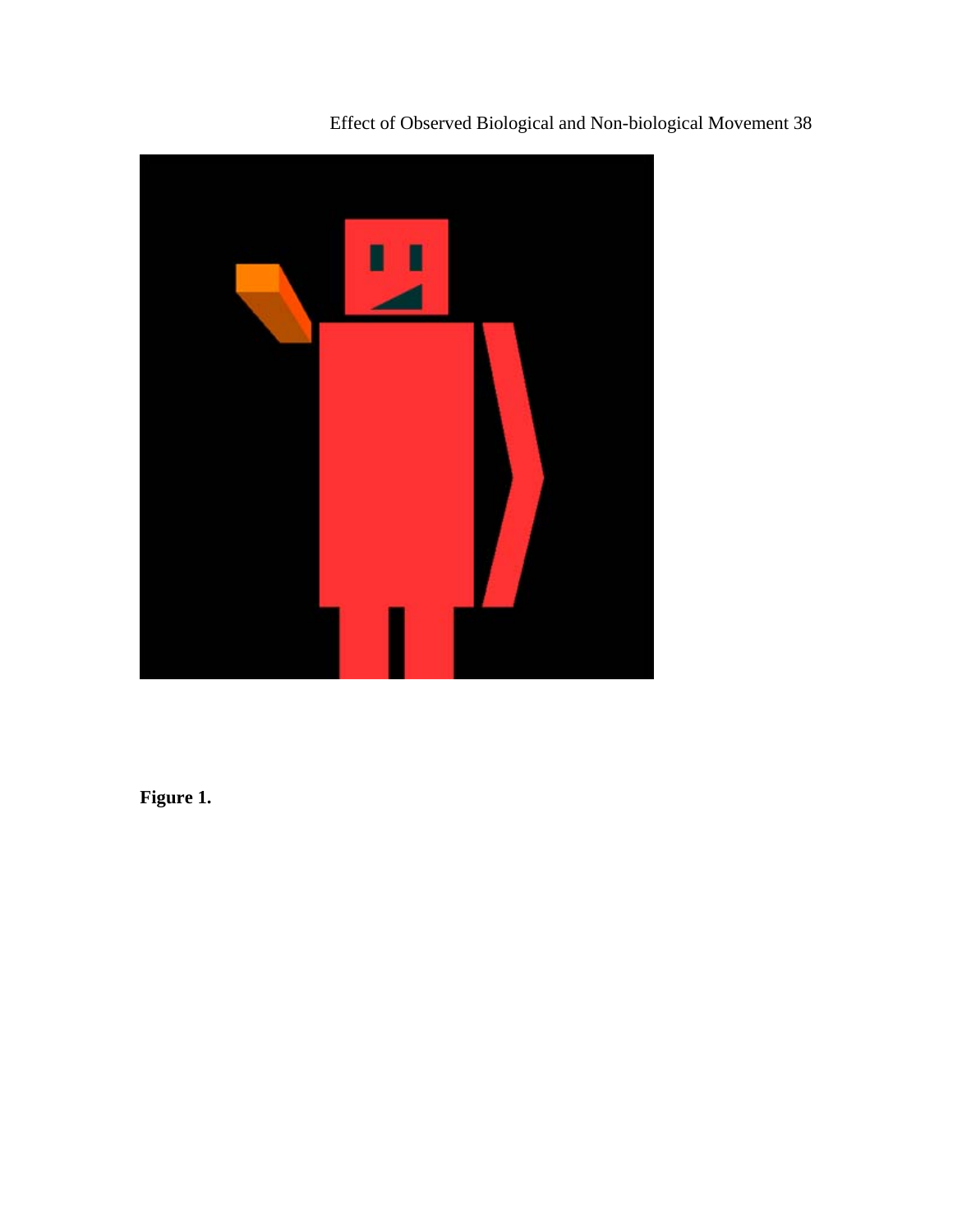

**Figure 2.**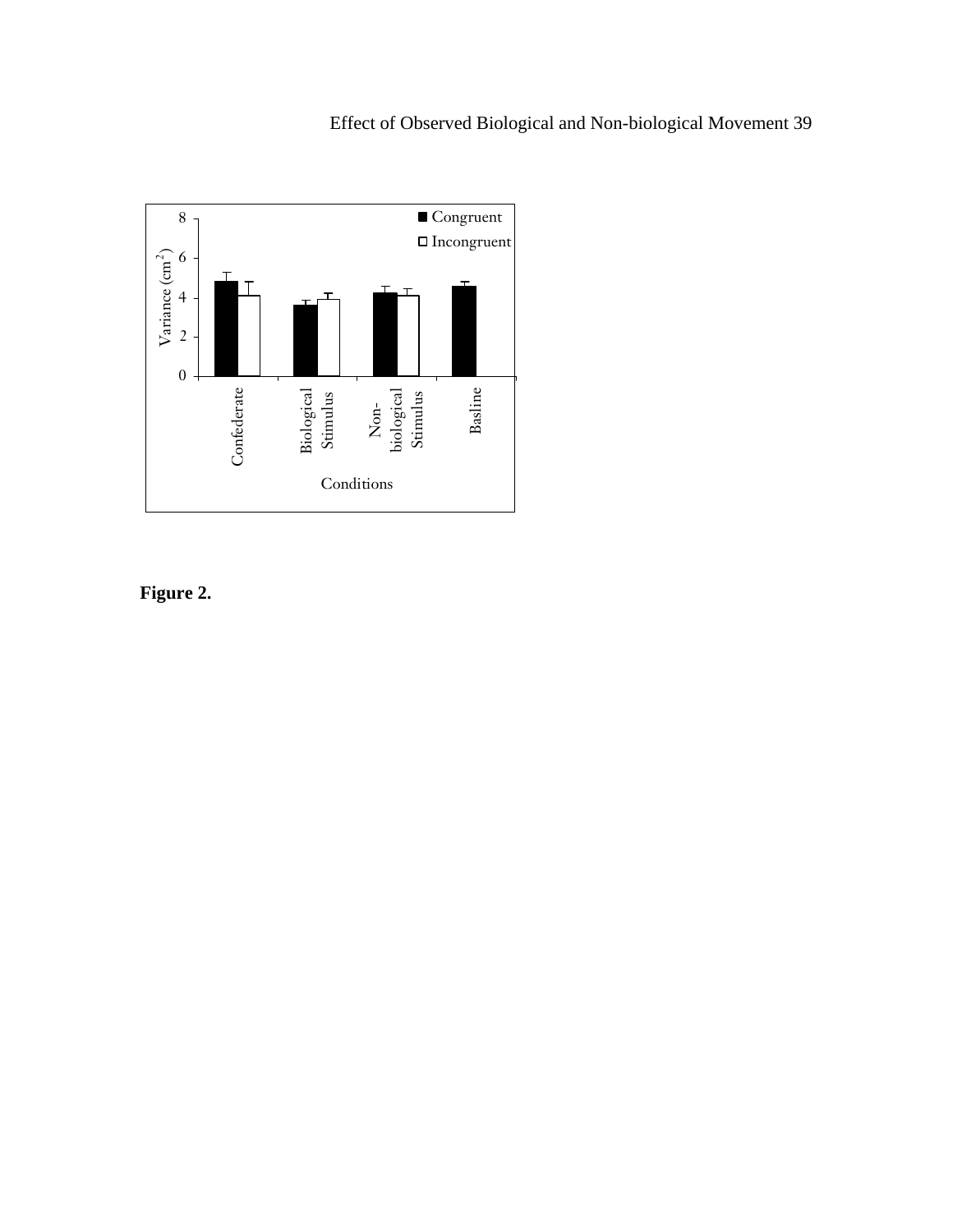

**Figure 3.**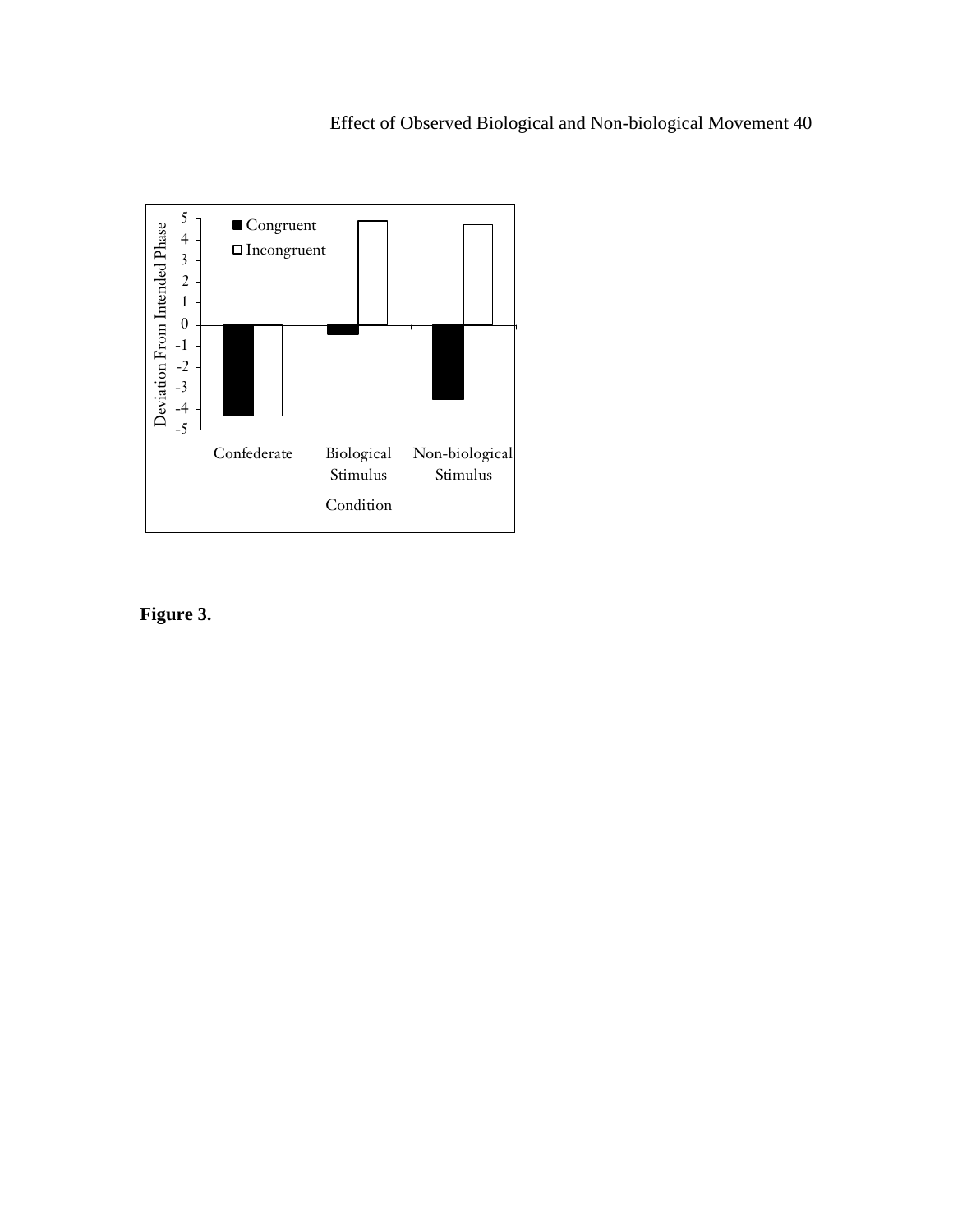

**Figure 4.**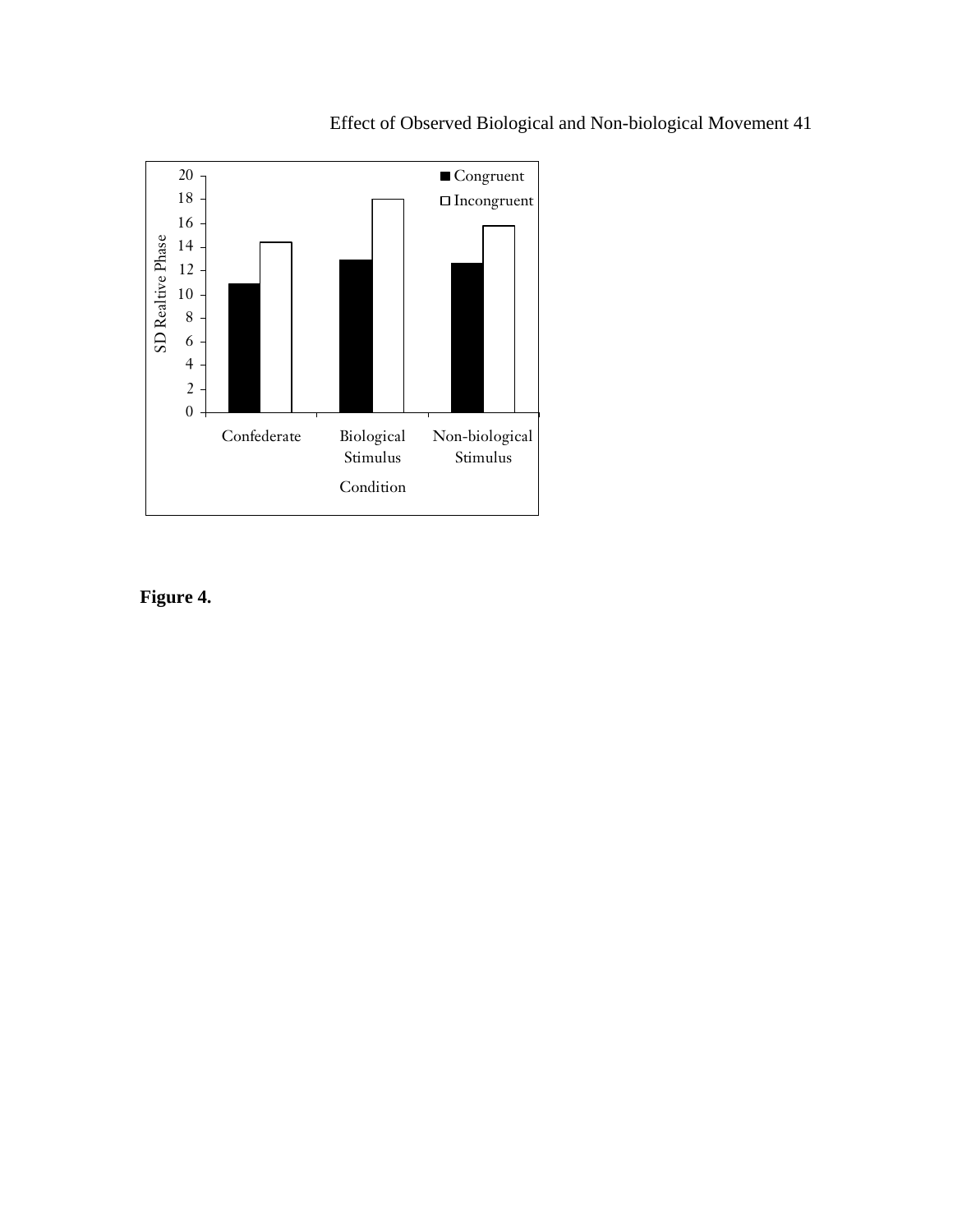







**Figure 5.**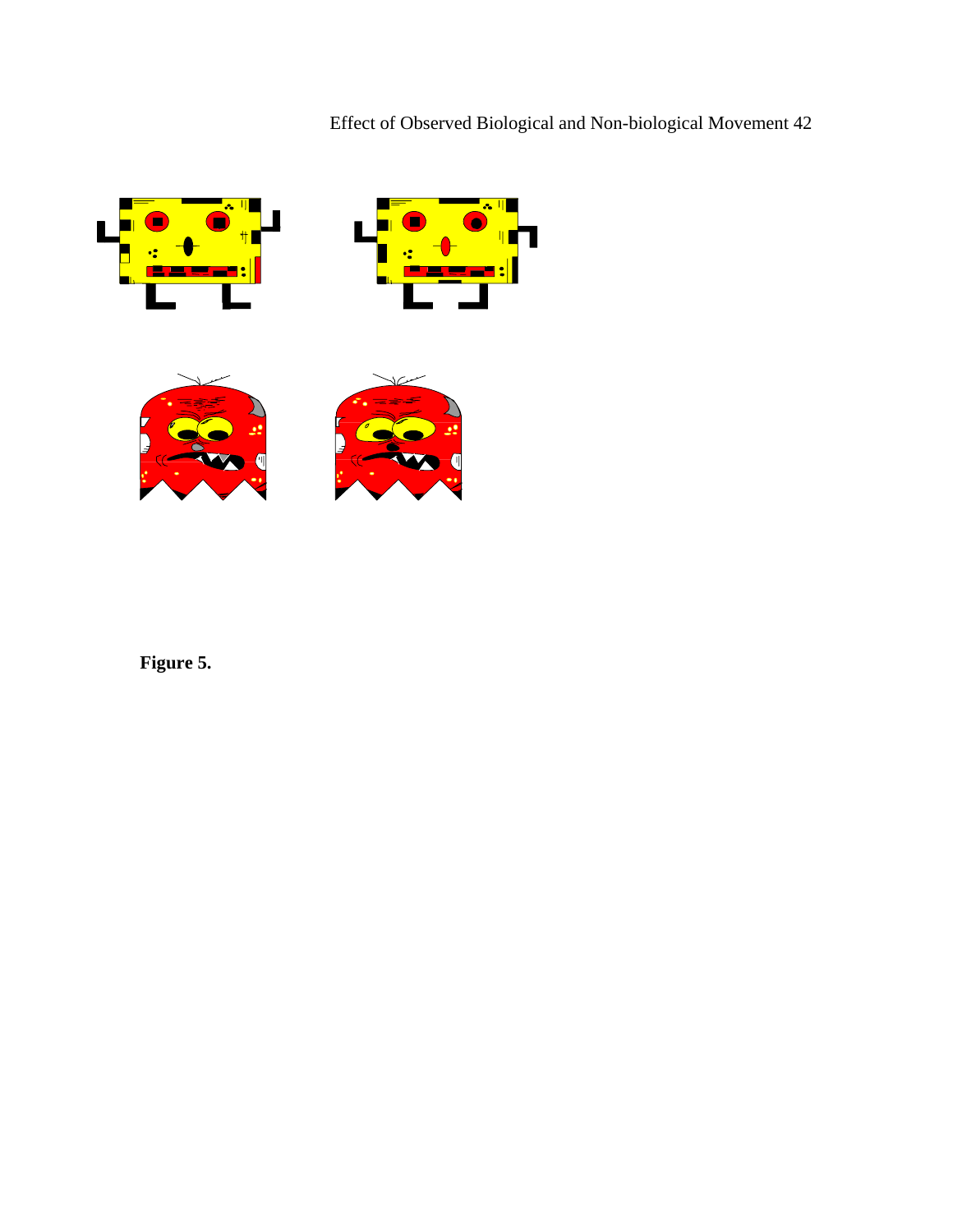

**Figure 6.**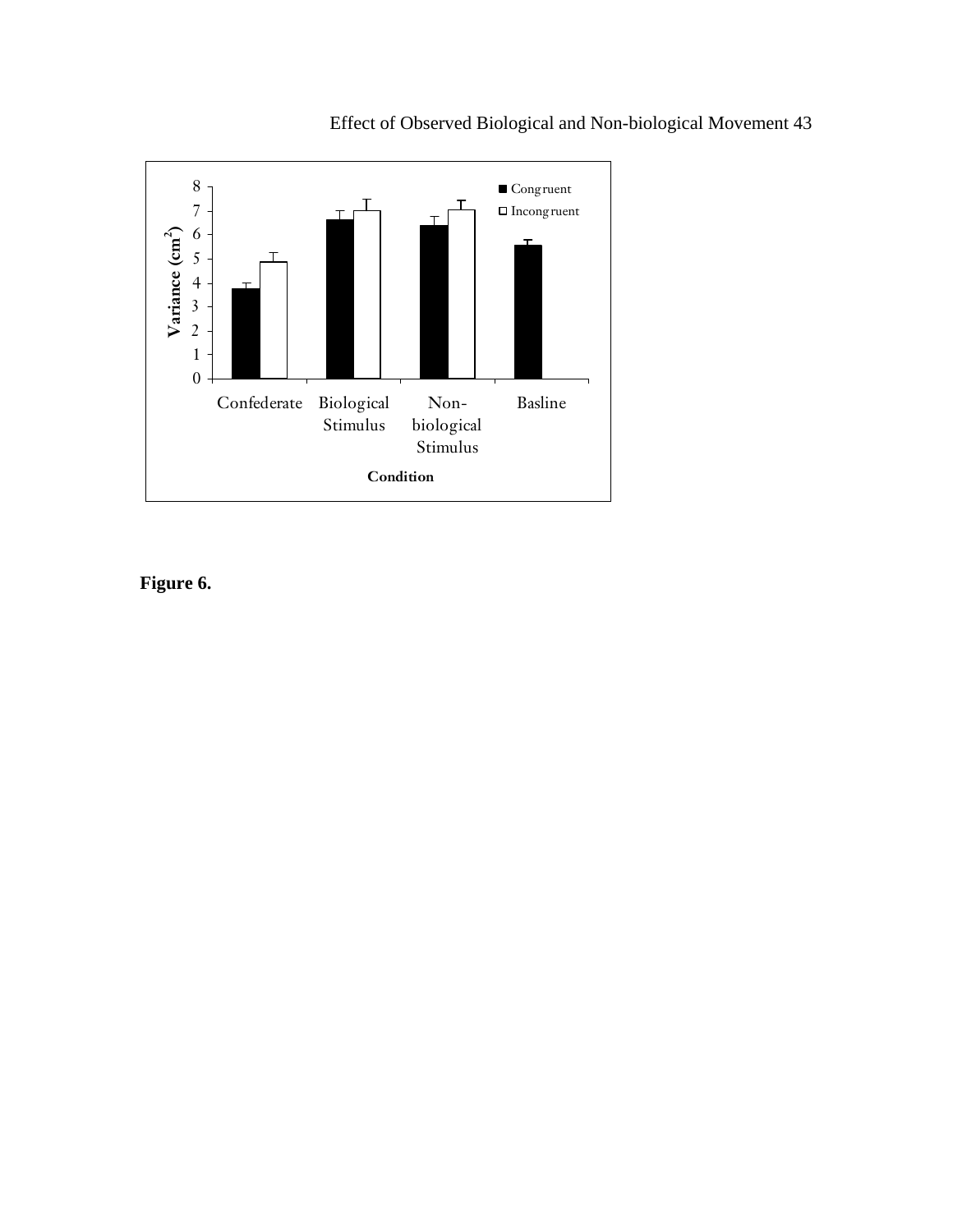

**Figure 7a.** 



**Figure 7b.**